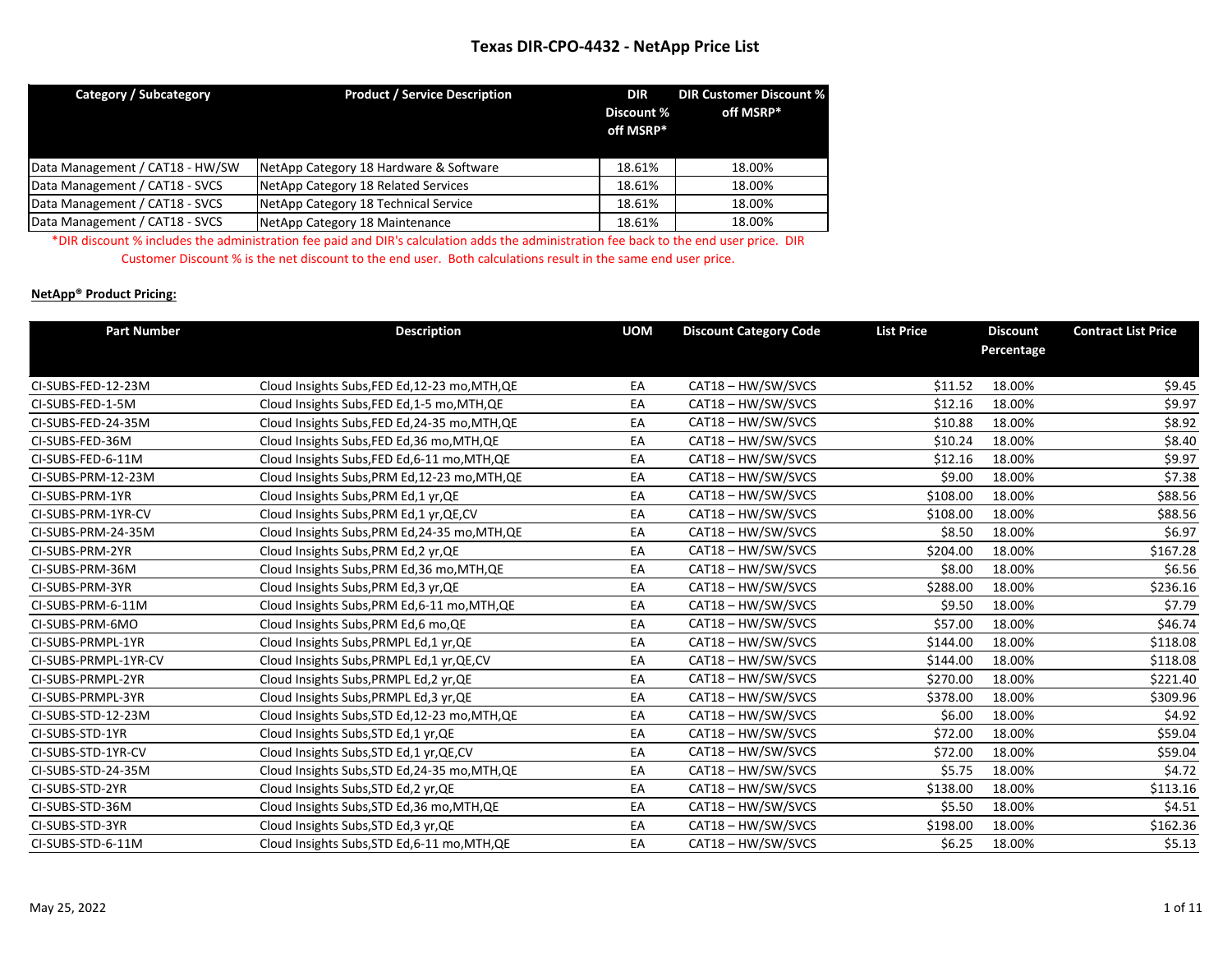| CI-SUBS-STD-6MO          | Cloud Insights Subs, STD Ed, 6 mo, QE              | EA | CAT18 - HW/SW/SVCS | \$37.50         | 18.00% | \$30.75         |
|--------------------------|----------------------------------------------------|----|--------------------|-----------------|--------|-----------------|
| DMS-AGT-SUBSCRIP-NSE-ADV | MS, NSE, AGT, ADV, NoRefund                        | EA | CAT18 - HW/SW/SVCS | \$1.00          | 18.00% | \$0.82          |
| DMS-AGT-SUBSCRIPTION-NSE | MS, NSE, AGT, Subscription                         | EA | CAT18 - HW/SW/SVCS | \$1.00          | 18.00% | \$0.82          |
| DMS-DESC-ADMIN-ADV-OCI   | Admin, Service Desc, Advance, no refund, OCI       | EA | CAT18 - HW/SW/SVCS | \$1.00          | 18.00% | \$0.82          |
| DMS-DESC-CVO-ADV         | MS, CVO, Svc Desc, Advance, no refund              | EA | CAT18 - HW/SW/SVCS | \$100.00        | 18.00% | \$82.00         |
| ED-TU-1-ZA               | Training Units, 1, ZA, Exp. 1yr from invoice date  | EA | CAT18 - HW/SW/SVCS | \$75.00         | 18.00% | \$61.50         |
| OCI-SUBS-AS-12M-EXT-CV   | OCI Subscription, Assure, 12 Month, TB, Ext, Conv  | EA | CAT18 - HW/SW/SVCS | \$91.62         | 18.00% | \$75.13         |
| OCI-SUBS-ASSURE-12M-EXT  | OCI Subscription, Assure, 12 Month, TB, Extension  | EA | CAT18 - HW/SW/SVCS | \$91.62         | 18.00% | \$75.13         |
| OCI-SUBS-ASSURE-24M-EXT  | OCI Subscription, Assure, 24 Month, TB, Extension  | EA | CAT18 - HW/SW/SVCS | \$174.13        | 18.00% | \$142.79        |
| OCI-SUBS-ASSURE-36M-EXT  | OCI Subscription, Assure, 36 Month, TB, Extension  | EA | CAT18 - HW/SW/SVCS | \$247.16        | 18.00% | \$202.67        |
| OCI-SUBS-ASSURE-48M-EXT  | OCI Subscription, Assure, 48 Month, TB, Extension  | EA | CAT18-HW/SW/SVCS   | \$329.69        | 18.00% | \$270.35        |
| OCI-SUBS-ASSURE-60M-EXT  | OCI Subscription, Assure, 60 Month, TB, Extension  | EA | CAT18-HW/SW/SVCS   | \$412.09        | 18.00% | \$337.91        |
| OCI-SUBS-ASSURE-6M-EXT   | OCI Subscription, Assure, 6 Month, TB, Extension   | EA | CAT18 - HW/SW/SVCS | \$45.79         | 18.00% | \$37.55         |
| OCI-SUBS-ASSURE-UPGRADE  | OCI Subscription, Assure, TB, Upgrade              | EA | CAT18 - HW/SW/SVCS | Quote Dependent | 18.00% | Quote Dependent |
| OCI-SUBS-DS-12M-EXT-CV   | OCI Subscription, Discover, 12Mos, TB, Ext, Conv   | EA | CAT18 - HW/SW/SVCS | \$70.53         | 18.00% | \$57.83         |
| OCI-SUBS-DSCVR-12M-EXT   | OCI Subscription, Discover, 12Mos, TB, Extension   | EA | CAT18 - HW/SW/SVCS | \$70.53         | 18.00% | \$57.83         |
| OCI-SUBS-DSCVR-24M-EXT   | OCI Subscription, Discover, 24 Mos, TB, Extension  | EA | CAT18 - HW/SW/SVCS | \$133.90        | 18.00% | \$109.80        |
| OCI-SUBS-DSCVR-36M-EXT   | OCI Subscription, Discover, 36 Mos, TB, Extension  | EA | CAT18 - HW/SW/SVCS | \$190.46        | 18.00% | \$156.18        |
| OCI-SUBS-DSCVR-48M-EXT   | OCI Subscription, Discover, 48Mos, TB, Extension   | EA | CAT18 - HW/SW/SVCS | \$253.65        | 18.00% | \$207.99        |
| OCI-SUBS-DSCVR-60M-EXT   | OCI Subscription, Discover, 60Mos, TB, Extension   | EA | CAT18 - HW/SW/SVCS | \$316.99        | 18.00% | \$259.93        |
| OCI-SUBS-DSCVR-6M-EXT    | OCI Subscription, Discover, 6Month, TB, Extension  | EA | CAT18-HW/SW/SVCS   | \$35.23         | 18.00% | \$28.89         |
| OCI-SUBS-DSCVR-UPGRADE   | OCI Subscription, Discover, TB, Upgrade            | EA | CAT18 - HW/SW/SVCS | Quote Dependent | 18.00% | Quote Dependent |
| OCI-SUBS-HOST-12M-EXT    | OCI Subscription, Host, 12 Month, Extension        | EA | CAT18 - HW/SW/SVCS | \$11.02         | 18.00% | \$9.04          |
| OCI-SUBS-HOST-24M-EXT    | OCI Subscription, Host, 24 Month, Extension        | EA | CAT18 - HW/SW/SVCS | \$20.83         | 18.00% | \$17.08         |
| OCI-SUBS-HOST-36M-EXT    | OCI Subscription, Host, 36 Month, Extension        | EA | CAT18 - HW/SW/SVCS | \$29.63         | 18.00% | \$24.30         |
| OCI-SUBS-HOST-48M-EXT    | OCI Subscription, Host, 48 Month, Extension        | EA | CAT18 - HW/SW/SVCS | \$39.61         | 18.00% | \$32.48         |
| OCI-SUBS-HOST-60M-EXT    | OCI Subscription, Host, 60 Month, Extension        | EA | CAT18 - HW/SW/SVCS | \$49.09         | 18.00% | \$40.25         |
| OCI-SUBS-HOST-6M-EXT     | OCI Subscription, Host, 6Month, Extension          | EA | CAT18-HW/SW/SVCS   | \$5.47          | 18.00% | \$4.49          |
| OCI-SUBS-HOST-UPGRADE    | OCI Subscription, Host, Upgrade                    | EA | CAT18 - HW/SW/SVCS | Quote Dependent | 18.00% | Quote Dependent |
| OCI-SUBS-HT-12M-EXT-CV   | OCI Subscription, Host, 12Month, Extension, Conv   | EA | CAT18 - HW/SW/SVCS | \$11.02         | 18.00% | \$9.04          |
| OCI-SUBS-PERF-12M-EXT    | OCI Subscription, Perform, 12Month, TB, Extension  | EA | CAT18 - HW/SW/SVCS | \$123.26        | 18.00% | \$101.07        |
| OCI-SUBS-PERF-24M-EXT    | OCI Subscription, Perform, 24 Month, TB, Extension | EA | CAT18 - HW/SW/SVCS | \$234.11        | 18.00% | \$191.97        |
| OCI-SUBS-PERF-36M-EXT    | OCI Subscription, Perform, 36Month, TB, Extension  | EA | CAT18 - HW/SW/SVCS | \$332.75        | 18.00% | \$272.86        |
| OCI-SUBS-PERF-48M-EXT    | OCI Subscription, Perform, 48Month, TB, Extension  | EA | CAT18-HW/SW/SVCS   | \$444.00        | 18.00% | \$364.08        |
| OCI-SUBS-PERF-60M-EXT    | OCI Subscription, Perform, 60Month, TB, Extension  | EA | CAT18 - HW/SW/SVCS | \$554.74        | 18.00% | \$454.89        |
| OCI-SUBS-PERF-6M-EXT     | OCI Subscription, Perform, 6Month, TB, Extension   | EA | CAT18 - HW/SW/SVCS | \$61.63         | 18.00% | \$50.54         |
| OCI-SUBS-PERF-UPGRADE    | OCI Subscription, Perform, TB, Upgrade             | EA | CAT18 - HW/SW/SVCS | Quote Dependent | 18.00% | Quote Dependent |
| OCI-SUBS-PL-12M-EXT-CV   | OCI Subscription, Plan, 12 Month, TB, Ext, Conv    | EA | CAT18-HW/SW/SVCS   | \$87.89         | 18.00% | \$72.07         |
| OCI-SUBS-PLAN-12M-EXT    | OCI Subscription, Plan, 12 Month, TB, Extension    | EA | CAT18 - HW/SW/SVCS | \$87.89         | 18.00% | \$72.07         |
| OCI-SUBS-PLAN-24M-EXT    | OCI Subscription, Plan, 24 Month, TB, Extension    | EA | CAT18 - HW/SW/SVCS | \$166.99        | 18.00% | \$136.93        |
| OCI-SUBS-PLAN-36M-EXT    | OCI Subscription, Plan, 36Month, TB, Extension     | EA | CAT18-HW/SW/SVCS   | \$237.47        | 18.00% | \$194.73        |
| OCI-SUBS-PLAN-48M-EXT    | OCI Subscription, Plan, 48 Month, TB, Extension    | EA | CAT18 - HW/SW/SVCS | \$316.43        | 18.00% | \$259.47        |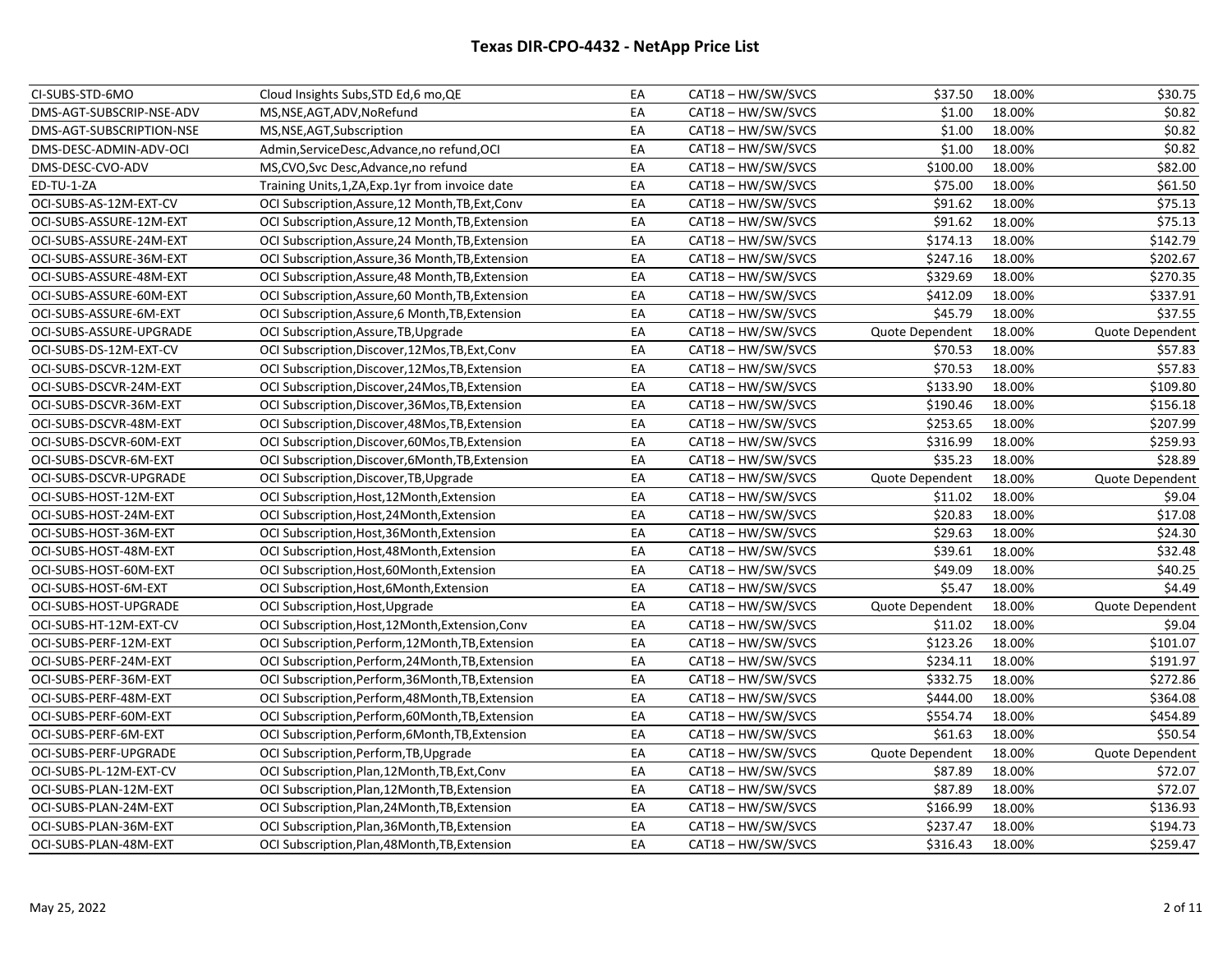| OCI-SUBS-PLAN-60M-EXT     | OCI Subscription, Plan, 60 Month, TB, Extension        | EA          | CAT18 - HW/SW/SVCS | \$395.66        | 18.00% | \$324.44        |
|---------------------------|--------------------------------------------------------|-------------|--------------------|-----------------|--------|-----------------|
| OCI-SUBS-PLAN-6M-EXT      | OCI Subscription, Plan, 6Month, TB, Extension          | EA          | CAT18 - HW/SW/SVCS | \$43.93         | 18.00% | \$36.02         |
| OCI-SUBS-PLAN-UPGRADE     | OCI Subscription, Plan, TB, Upgrade                    | EA          | CAT18-HW/SW/SVCS   | Quote Dependent | 18.00% | Quote Dependent |
| OCI-SUBS-PR-12M-EXT-CV    | OCI Subscription, Perform, 12Month, TB, Ext, Conv      | EA          | CAT18 - HW/SW/SVCS | \$123.26        | 18.00% | \$101.07        |
| PP-SLED-CONSLT-HR         | Partner provided NetApp PS SLED Std Hourly-Consultant  | <b>HOUR</b> | CAT18 - HW/SW/SVCS | \$360.00        | 18.00% | \$295.20        |
| PP-SLED-ENGINEER-HR       | Partner provided NetApp PS SLED Std Hourly-Engineer    | <b>HOUR</b> | CAT18 - HW/SW/SVCS | \$300.00        | 18.00% | \$246.00        |
| PP-SLED-PROJ-MGR-HR       | Partner provided NetApp PS SLED Std Hourly-Project Mgr | <b>HOUR</b> | CAT18 - HW/SW/SVCS | \$330.00        | 18.00% | \$270.60        |
| PS-DEPLOY-CVO             | PS Deployment, Cloud Volumes ONTAP                     | EA          | CAT18-HW/SW/SVCS   | \$3,200.00      | 18.00% | \$2,624.00      |
| PS-FED-CONSLT-HY-HR       | PS Fed Half Year Hourly Rate- Consultant               | EA          | CAT18 - HW/SW/SVCS | \$259.20        | 18.00% | \$212.54        |
| PS-FED-CONSLT-YR-HR       | PS Fed One Year Hourly Rate- Consultant                | EA          | CAT18 - HW/SW/SVCS | \$237.60        | 18.00% | \$194.83        |
| PS-FED-ENGINEER-HY-HR     | PS Fed Half Year Hourly Rate- Engineer                 | EA          | CAT18 - HW/SW/SVCS | \$216.00        | 18.00% | \$177.12        |
| PS-FED-ENGINEER-YR-HR     | PS Fed One Year Hourly Rate- Engineer                  | EA          | CAT18-HW/SW/SVCS   | \$197.64        | 18.00% | \$162.06        |
| PS-FFP-CI-REPORT-ZA       | CI Advanced Reporting, up to 5,2A                      | EA          | CAT18 - HW/SW/SVCS | \$22,000.00     | 18.00% | \$18,040.00     |
| PS-FFP-OCI-REPT-TYPE3-ZA  | OCI Reporting Type 3-Basic, ZA                         | EA          | CAT18 - HW/SW/SVCS | \$5,400.00      | 18.00% | \$4,428.00      |
| PS-RDSP-CI-IMPL-BASE-ZA   | CI Implementation Base, RDS+, ZA                       | EA          | CAT18 - HW/SW/SVCS | \$8,750.00      | 18.00% | \$7,175.00      |
| PS-RDSP-CI-IMPL-LRG-ZA    | CI Implementation Large, Add-on, RDS+, ZA              | EA          | CAT18 - HW/SW/SVCS | \$11,750.00     | 18.00% | \$9,635.00      |
| PS-RDSP-CI-IMPL-MED-ZA    | CI Implementation Medium, Add-on, RDS+, ZA             | EA          | CAT18 - HW/SW/SVCS | \$5,900.00      | 18.00% | \$4,838.00      |
| PS-RDSP-CI-OCI-XFER-LG-ZA | CI Xfer from OCI, Large, Add-on, RDS+, ZA              | EA          | CAT18 - HW/SW/SVCS | \$34,000.00     | 18.00% | \$27,880.00     |
| PS-RDSP-CI-OCI-XFER-MD-ZA | CI Xfer from OCI, Medium, Add-on, RDS+, ZA             | EA          | CAT18-HW/SW/SVCS   | \$25,000.00     | 18.00% | \$20,500.00     |
| PS-RDSP-CI-OCI-XFER-SM-ZA | CI Xfer from OCI, Small, Add-on, RDS+, ZA              | EA          | CAT18 - HW/SW/SVCS | \$16,000.00     | 18.00% | \$13,120.00     |
| PS-RDSP-MCAS-ADDC-ADD-ZA  | Multicloud Acceleration, AWS, AZURE, GCP Add ZA        | EA          | CAT18 - HW/SW/SVCS | \$16,800.00     | 18.00% | \$13,776.00     |
| PS-RDSP-MCAS-BASE-ZA      | <b>Multicloud Migration Acceleration Base ZA</b>       | EA          | CAT18 - HW/SW/SVCS | \$24,850.00     | 18.00% | \$20,377.00     |
| PS-RDSP-MCAS-CMIG-ADD-ZA  | Multicloud Acceleration, VM Migration AddOn ZA         | EA          | CAT18 - HW/SW/SVCS | \$15,400.00     | 18.00% | \$12,628.00     |
| PS-RDSP-MCAS-CMPB-ADD-ZA  | Multicloud Acceleration, Compute Planning ZA           | EA          | CAT18 - HW/SW/SVCS | \$18,475.00     | 18.00% | \$15,149.50     |
| PS-RDSP-MCAS-DMIG-ADD-ZA  | Multicloud Acceleration, Data Migration Add ZA         | EA          | CAT18-HW/SW/SVCS   | \$27,570.00     | 18.00% | \$22,607.40     |
| PS-RDSP-MIG-ADD-ON-CBM-ZA | MIGRATION CLOUD, Bulk Migration Add-On                 | EA          | CAT18 - HW/SW/SVCS | \$6,938.78      | 18.00% | \$5,689.80      |
| PS-RDSP-MIG-ADD-ON-CCT-ZA | MIGRATION CLOUD,1Cutover Add-On                        | EA          | CAT18 - HW/SW/SVCS | \$8,743.46      | 18.00% | \$7,169.64      |
| PS-RDSP-MIG-ADD-ON-CEC-ZA | MIGRATION CLOUD, 100Export Add-On                      | EA          | CAT18 - HW/SW/SVCS | \$8,743.46      | 18.00% | \$7,169.64      |
| PS-RDSP-MIG-ADD-ON-CHL-ZA | MIGRATION CLOUD CVO,50 Host Add-On                     | EA          | CAT18-HW/SW/SVCS   | \$6,098.98      | 18.00% | \$5,001.16      |
| PS-RDSP-MIG-ADD-ON-CHR-ZA | MIGRATION CLOUD CVO, Host Remediation                  | EA          | CAT18-HW/SW/SVCS   | \$2,769.55      | 18.00% | \$2,271.03      |
| PS-RDSP-MIG-ADD-ON-CHV-ZA | MIGRATION CLOUD CVO,5 Host Add-On                      | EA          | CAT18 - HW/SW/SVCS | \$964.87        | 18.00% | \$791.19        |
| PS-RDSP-MIG-ADD-ON-CMT-ZA | MIGRATION CLOUD CVO, Multiprotocol Xlate AddOn         | EA          | CAT18 - HW/SW/SVCS | \$17,486.93     | 18.00% | \$14,339.28     |
| PS-RDSP-MIG-ADD-ON-CNC-ZA | MIGRATION CLOUD, Namespace Changes/Intg Add-On         | EA          |                    | \$6,098.98      | 18.00% | \$5,001.16      |
|                           |                                                        |             | CAT18 - HW/SW/SVCS |                 |        |                 |
| PS-RDSP-MIG-ADD-ON-CSY-ZA | MIGRATION CLOUD,1System Add-On                         | EA          | CAT18 - HW/SW/SVCS | \$8,743.46      | 18.00% | \$7,169.64      |
| PS-RDSP-MIG-ADD-ON-CTC-ZA | MIGRATION CLOUD, 100TB Add-On                          | EA          | CAT18 - HW/SW/SVCS | \$14,437.44     | 18.00% | \$11,838.70     |
| PS-RDSP-MIG-ADD-ON-CTX-ZA | MIGRATION CLOUD, 10TB Add-On                           | EA          | CAT18 - HW/SW/SVCS | \$6,098.98      | 18.00% | \$5,001.16      |
| PS-RDSP-MIG-ADD-ON-CVC-ZA | MIGRATION CLOUD,100Vol Add-On                          | EA          | CAT18-HW/SW/SVCS   | \$6,098.98      | 18.00% | \$5,001.16      |
| PS-RDSP-MIG-ADD-ON-CVX-ZA | MIGRATION CLOUD,10Vol Add-On                           | EA          | CAT18 - HW/SW/SVCS | \$964.87        | 18.00% | \$791.19        |
| PS-RDSP-MIG-CVO-BASE-ZA   | MIGRATION CVO 100TB,50V,100Exp,25Host,1Sy,2Ct          | EA          | CAT18 - HW/SW/SVCS | \$40,247.93     | 18.00% | \$33,003.30     |
| PS-RDSP-OCI-IMPL-BASE-ZA  | OCI Implementation Base, RDS+, ZA                      | EA          | CAT18-HW/SW/SVCS   | \$21,600.00     | 18.00% | \$17,712.00     |
| PS-RDSP-OCI-IMPL-PLAN-ZA  | OCI Plan Impl Add-on, RDS+, ZA                         | EA          | CAT18-HW/SW/SVCS   | \$5,400.00      | 18.00% | \$4,428.00      |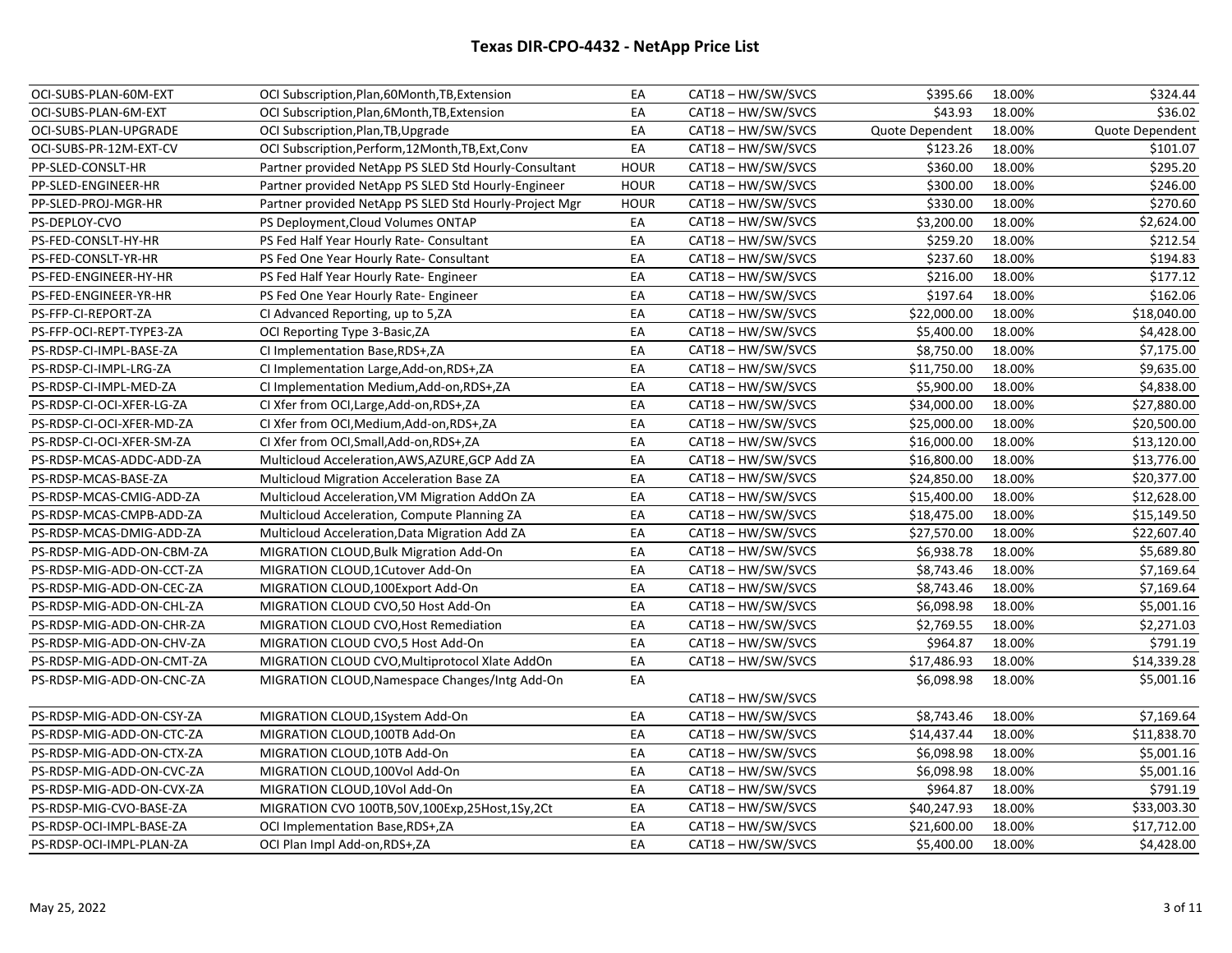| EA<br>CAT18 - HW/SW/SVCS<br>\$3,321.00<br>PS-RDSP-OCI-WKSP-A-ZA<br>OCI Analytics Wkshop Time A, Add-on, RDS+, ZA<br>\$4,050.00<br>18.00%<br>\$10,800.00<br>18.00%<br>\$8,856.00<br>PS-RDSP-OCI-WKSP-BASE-ZA<br>OCI Analytics Workshop Base, RDS+, ZA<br>EA<br>CAT18 - HW/SW/SVCS<br>PS-RDSP-OCI-WKSP-B-ZA<br>OCI Analytics Wkshop Time B, Add-on, RDS+, ZA<br>EA<br>CAT18 - HW/SW/SVCS<br>\$6,750.00<br>18.00%<br>\$5,535.00<br>CAT18 - HW/SW/SVCS<br>18.00%<br>\$26,150.62<br>PS-RESIDENT-CON-OCI-ZA<br>OCI PS Resident Storage Consultant, ZA<br><b>MTH</b><br>\$31,891.00<br>18.00%<br>\$1,992.60<br>PS-TM-CONSLT-BLOCK-ZA<br>Cont Conslt Day >=20, ZA Exp. 1yr. frm PO<br>EA<br>\$2,430.00<br>CAT18 - HW/SW/SVCS<br>PS-TM-CONSLT-DAY-ZA<br>PS Std Daily Consultant, ZA Exp.1yr from PO<br>EA<br>CAT18 - HW/SW/SVCS<br>\$3,000.00<br>18.00%<br>\$2,460.00<br>18.00%<br>PS-TM-CONSULT-DAY-ZA<br>Consulting Day, Remote work<br>EA<br>CAT18 - HW/SW/SVCS<br>\$2,916.00<br>\$2,391.12<br>EA<br>18.00%<br>\$3,586.68<br>PS-TM-CONSULT-NB-DAY-ZA<br>Consulting Day, nonBus hours, Remote<br>CAT18 - HW/SW/SVCS<br>\$4,374.00<br>EA<br>18.00%<br>\$2,391.12<br>PS-TM-CONSULT-OCI-ZA<br>PS OCI Consulting Day >10, Exp 1yr From PO<br>CAT18 - HW/SW/SVCS<br>\$2,916.00<br>EA<br>CAT18 - HW/SW/SVCS<br>\$360.00<br>18.00%<br>\$295.20<br>PS-TM-FED-CONSLT-HR<br>PS Fed Std Hourly - Consultant<br>PS-TM-FED-DAY-CONSLT-ZA<br>EA<br>CAT18 - HW/SW/SVCS<br>\$2,916.00<br>18.00%<br>\$2,391.12<br>PS Std Daily Consultant, FED<br>\$3,586.68<br>EA<br>CAT18 - HW/SW/SVCS<br>\$4,374.00<br>18.00%<br>PS-TM-FED-DAY-NB-ZA<br>PS NonBus Daily Consultant, FED<br>EA<br>CAT18 - HW/SW/SVCS<br>\$2,916.00<br>18.00%<br>\$2,391.12<br>PS-TM-FED-DAY-OCI-ZA<br>PS OCI Consulting Day, FED<br>EA<br>\$300.00<br>18.00%<br>\$246.00<br>PS-TM-FED-ENGINEER-HR<br>PS Fed Std Hourly - Engineer<br>CAT18 - HW/SW/SVCS<br>\$270.60<br>PS-TM-FED-PROJ-MGR-HR<br>EA<br>CAT18 - HW/SW/SVCS<br>\$330.00<br>18.00%<br>PS Fed Std Hourly-Project Mgr<br>\$10.89<br>18.00%<br>\$8.93<br>SUBS-ASTRA-CCTR-AP-BDL-1Y<br>AstraControlCenter,Sub,AdvProct,1Y,MTH<br>EA<br>CAT18 - HW/SW/SVCS<br>\$7.55<br>CAT18 - HW/SW/SVCS<br>SUBS-ASTRA-CCTR-AP-BDL-3Y<br>AstraControlCenter,Subs,AdvProct,3Y,MTH<br>EA<br>\$9.21<br>18.00%<br>18.00%<br>\$8.93<br>EA<br>\$10.89<br>SUBS-ASTRA-CCTR-AP-OTP-1Y<br>AstraControlCenter,Subs,ONTP,AdvProct,1Y,MTH<br>CAT18 - HW/SW/SVCS<br>\$7.55<br>EA<br>18.00%<br>SUBS-ASTRA-CCTR-AP-OTP-3Y<br>CAT18 - HW/SW/SVCS<br>\$9.21<br>AstraControlCenter,Subs,ONTP,AdvProct,3Y,MTH<br>\$8.88<br>EA<br>CAT18 - HW/SW/SVCS<br>18.00%<br>SUBS-ASTRA-CCTR-BDL-1Y<br>AstraControlCenter,Subs,Advisor,1Y,MTH<br>\$10.83<br>18.00%<br>\$7.52<br>SUBS-ASTRA-CCTR-BDL-3Y<br>AstraControlCenter,Subs,Advisor,3Y,MTH<br>EA<br>CAT18 - HW/SW/SVCS<br>\$9.17<br>EA<br>18.00%<br>\$8.88<br>SUBS-ASTRA-CCTR-OTP-1Y<br>AstraControlCenter,Subs,ONTP,Advisor,1Y,MTH<br>CAT18 - HW/SW/SVCS<br>\$10.83<br>\$7.52<br>EA<br>CAT18 - HW/SW/SVCS<br>\$9.17<br>18.00%<br>SUBS-ASTRA-CCTR-OTP-3Y<br>AstraControlCenter,Subs,ONTP,Advisor,3Y,MTH<br>18.00%<br>\$1,336.60<br>SUBS-CVO-BYOL-1YR<br>SW Subs, Cloud Volumes ONTAP, BYOL, 1 Year<br><b>MTH</b><br>CAT18 - HW/SW/SVCS<br>\$1,630.00<br>18.00%<br>SUBS-CVO-BYOL-1YR-EXT<br>SW Subs, Cloud Volumes ONTAP, BYOL, 1 Year, Ext<br><b>MTH</b><br>CAT18 - HW/SW/SVCS<br>\$1,630.00<br>\$1,336.60<br>18.00%<br>\$1,269.77<br><b>MTH</b><br>\$1,548.50<br>SUBS-CVO-BYOL-24MO<br>SW Subs, Cloud Volumes ONTAP, Bundle, BYOL, 24m<br>CAT18 - HW/SW/SVCS<br>\$2,119.00<br>18.00%<br>\$1,737.58<br>SUBS-CVO-BYOL-2MO<br>SW Subs, Cloud Volumes ONTAP, BYOL, 2 Months<br><b>MTH</b><br>CAT18 - HW/SW/SVCS<br>\$1,737.58<br>CAT18 - HW/SW/SVCS<br>SUBS-CVO-BYOL-2MO-EXT<br>SW Subs, Cloud Volumes ONTAP, BYOL, 2 Months, Ext<br>\$2,119.00<br>18.00%<br><b>MTH</b><br>SUBS-CVO-BYOL-2YR<br>SW Subs, Cloud Volumes ONTAP, BYOL, 2 Years<br>CAT18 - HW/SW/SVCS<br>\$1,548.50<br>18.00%<br>\$1,269.77<br><b>MTH</b><br>18.00%<br>SUBS-CVO-BYOL-2YR-EXT<br>SW Subs, Cloud Volumes ONTAP, BYOL, 2 Years, Ext<br><b>MTH</b><br>CAT18 - HW/SW/SVCS<br>\$1,548.50<br>\$1,269.77<br>\$1,202.94<br>CAT18 - HW/SW/SVCS<br>18.00%<br>SUBS-CVO-BYOL-3YR<br>SW Subs, Cloud Volumes ONTAP, BYOL, 3 Years<br><b>MTH</b><br>\$1,467.00<br>SUBS-CVO-BYOL-3YR-EXT<br>SW Subs, Cloud Volumes ONTAP, BYOL, 3 Years, Ext<br><b>MTH</b><br>CAT18 - HW/SW/SVCS<br>\$1,467.00<br>18.00%<br>\$1,202.94<br>SUBS-CVO-GCP-12EXT<br>SW Subs, Cloud Volumes ONTAP, BYOL, GCP, Ext, 12m<br><b>MTH</b><br>CAT18-HW/SW/SVCS<br>\$1,630.00<br>18.00%<br>\$1,336.60<br>CAT18 - HW/SW/SVCS<br>18.00%<br>\$1,336.60<br>SUBS-CVO-GCP-12MOS<br>SW Subs, Cloud Volumes ONTAP, BYOL, GCP, 12m<br><b>MTH</b><br>\$1,630.00<br>18.00%<br>\$1,269.77<br>SUBS-CVO-GCP-24EXT<br>SW Subs, Cloud Volumes ONTAP, BYOL, GCP, Ext, 24m<br>MTH<br>CAT18 - HW/SW/SVCS<br>\$1,548.50<br>CAT18-HW/SW/SVCS<br>\$1,548.50<br>18.00%<br>\$1,269.77<br>SUBS-CVO-GCP-24MOS<br>SW Subs, Cloud Volumes ONTAP, BYOL, GCP, 24m<br><b>MTH</b><br>SUBS-CVO-GCP-2EXT<br>CAT18-HW/SW/SVCS<br>\$2,119.00<br>18.00%<br>\$1,737.58<br>SW Subs, Cloud Volumes ONTAP, BYOL, GCP, Ext, 2m<br><b>MTH</b><br>\$2,119.00<br>18.00%<br>\$1,737.58<br>SUBS-CVO-GCP-2MOS<br>SW Subs, Cloud Volumes ONTAP, BYOL, GCP, 2m<br><b>MTH</b><br>CAT18 - HW/SW/SVCS<br>CAT18 - HW/SW/SVCS<br>\$1,202.94<br>SUBS-CVO-GCP-36EXT<br>SW Subs, Cloud Volumes ONTAP, BYOL, GCP, Ext, 36m<br><b>MTH</b><br>\$1,467.00<br>18.00%<br>\$1,467.00<br>18.00%<br>\$1,202.94<br>SUBS-CVO-GCP-36MOS<br>SW Subs, Cloud Volumes ONTAP, BYOL, GCP, 36m<br><b>MTH</b><br>CAT18 - HW/SW/SVCS<br>CAT18 - HW/SW/SVCS<br>\$1,309.42<br>18.00%<br>\$1,073.72<br>SUBS-CVO-HA-BYOL-1YR<br>SW Subs, Cloud Volumes ONTAP, HA, BYOL, 1 Year<br><b>MTH</b> | PS-RDSP-OCI-REPT-TYPE3-ZA | OCI Reports Type 3, up to 5,Add-on,RDS+,ZA | EA | CAT18 - HW/SW/SVCS | \$21,600.00 | 18.00% | \$17,712.00 |
|------------------------------------------------------------------------------------------------------------------------------------------------------------------------------------------------------------------------------------------------------------------------------------------------------------------------------------------------------------------------------------------------------------------------------------------------------------------------------------------------------------------------------------------------------------------------------------------------------------------------------------------------------------------------------------------------------------------------------------------------------------------------------------------------------------------------------------------------------------------------------------------------------------------------------------------------------------------------------------------------------------------------------------------------------------------------------------------------------------------------------------------------------------------------------------------------------------------------------------------------------------------------------------------------------------------------------------------------------------------------------------------------------------------------------------------------------------------------------------------------------------------------------------------------------------------------------------------------------------------------------------------------------------------------------------------------------------------------------------------------------------------------------------------------------------------------------------------------------------------------------------------------------------------------------------------------------------------------------------------------------------------------------------------------------------------------------------------------------------------------------------------------------------------------------------------------------------------------------------------------------------------------------------------------------------------------------------------------------------------------------------------------------------------------------------------------------------------------------------------------------------------------------------------------------------------------------------------------------------------------------------------------------------------------------------------------------------------------------------------------------------------------------------------------------------------------------------------------------------------------------------------------------------------------------------------------------------------------------------------------------------------------------------------------------------------------------------------------------------------------------------------------------------------------------------------------------------------------------------------------------------------------------------------------------------------------------------------------------------------------------------------------------------------------------------------------------------------------------------------------------------------------------------------------------------------------------------------------------------------------------------------------------------------------------------------------------------------------------------------------------------------------------------------------------------------------------------------------------------------------------------------------------------------------------------------------------------------------------------------------------------------------------------------------------------------------------------------------------------------------------------------------------------------------------------------------------------------------------------------------------------------------------------------------------------------------------------------------------------------------------------------------------------------------------------------------------------------------------------------------------------------------------------------------------------------------------------------------------------------------------------------------------------------------------------------------------------------------------------------------------------------------------------------------------------------------------------------------------------------------------------------------------------------------------------------------------------------------------------------------------------------------------------------------------------------------------------------------------------------------------------------------------------------------------------------------------------------------------------------------------------------------------------------------------------------------------------------------------------------------------------------------------------------------------------------------------------------------------------------------------------------------------------------------------------------------------------------------------------------------------------------------------------------------------------------------------------------------------------------------------------------------------------------------------------------------------------------------|---------------------------|--------------------------------------------|----|--------------------|-------------|--------|-------------|
|                                                                                                                                                                                                                                                                                                                                                                                                                                                                                                                                                                                                                                                                                                                                                                                                                                                                                                                                                                                                                                                                                                                                                                                                                                                                                                                                                                                                                                                                                                                                                                                                                                                                                                                                                                                                                                                                                                                                                                                                                                                                                                                                                                                                                                                                                                                                                                                                                                                                                                                                                                                                                                                                                                                                                                                                                                                                                                                                                                                                                                                                                                                                                                                                                                                                                                                                                                                                                                                                                                                                                                                                                                                                                                                                                                                                                                                                                                                                                                                                                                                                                                                                                                                                                                                                                                                                                                                                                                                                                                                                                                                                                                                                                                                                                                                                                                                                                                                                                                                                                                                                                                                                                                                                                                                                                                                                                                                                                                                                                                                                                                                                                                                                                                                                                                                                                                                |                           |                                            |    |                    |             |        |             |
|                                                                                                                                                                                                                                                                                                                                                                                                                                                                                                                                                                                                                                                                                                                                                                                                                                                                                                                                                                                                                                                                                                                                                                                                                                                                                                                                                                                                                                                                                                                                                                                                                                                                                                                                                                                                                                                                                                                                                                                                                                                                                                                                                                                                                                                                                                                                                                                                                                                                                                                                                                                                                                                                                                                                                                                                                                                                                                                                                                                                                                                                                                                                                                                                                                                                                                                                                                                                                                                                                                                                                                                                                                                                                                                                                                                                                                                                                                                                                                                                                                                                                                                                                                                                                                                                                                                                                                                                                                                                                                                                                                                                                                                                                                                                                                                                                                                                                                                                                                                                                                                                                                                                                                                                                                                                                                                                                                                                                                                                                                                                                                                                                                                                                                                                                                                                                                                |                           |                                            |    |                    |             |        |             |
|                                                                                                                                                                                                                                                                                                                                                                                                                                                                                                                                                                                                                                                                                                                                                                                                                                                                                                                                                                                                                                                                                                                                                                                                                                                                                                                                                                                                                                                                                                                                                                                                                                                                                                                                                                                                                                                                                                                                                                                                                                                                                                                                                                                                                                                                                                                                                                                                                                                                                                                                                                                                                                                                                                                                                                                                                                                                                                                                                                                                                                                                                                                                                                                                                                                                                                                                                                                                                                                                                                                                                                                                                                                                                                                                                                                                                                                                                                                                                                                                                                                                                                                                                                                                                                                                                                                                                                                                                                                                                                                                                                                                                                                                                                                                                                                                                                                                                                                                                                                                                                                                                                                                                                                                                                                                                                                                                                                                                                                                                                                                                                                                                                                                                                                                                                                                                                                |                           |                                            |    |                    |             |        |             |
|                                                                                                                                                                                                                                                                                                                                                                                                                                                                                                                                                                                                                                                                                                                                                                                                                                                                                                                                                                                                                                                                                                                                                                                                                                                                                                                                                                                                                                                                                                                                                                                                                                                                                                                                                                                                                                                                                                                                                                                                                                                                                                                                                                                                                                                                                                                                                                                                                                                                                                                                                                                                                                                                                                                                                                                                                                                                                                                                                                                                                                                                                                                                                                                                                                                                                                                                                                                                                                                                                                                                                                                                                                                                                                                                                                                                                                                                                                                                                                                                                                                                                                                                                                                                                                                                                                                                                                                                                                                                                                                                                                                                                                                                                                                                                                                                                                                                                                                                                                                                                                                                                                                                                                                                                                                                                                                                                                                                                                                                                                                                                                                                                                                                                                                                                                                                                                                |                           |                                            |    |                    |             |        |             |
|                                                                                                                                                                                                                                                                                                                                                                                                                                                                                                                                                                                                                                                                                                                                                                                                                                                                                                                                                                                                                                                                                                                                                                                                                                                                                                                                                                                                                                                                                                                                                                                                                                                                                                                                                                                                                                                                                                                                                                                                                                                                                                                                                                                                                                                                                                                                                                                                                                                                                                                                                                                                                                                                                                                                                                                                                                                                                                                                                                                                                                                                                                                                                                                                                                                                                                                                                                                                                                                                                                                                                                                                                                                                                                                                                                                                                                                                                                                                                                                                                                                                                                                                                                                                                                                                                                                                                                                                                                                                                                                                                                                                                                                                                                                                                                                                                                                                                                                                                                                                                                                                                                                                                                                                                                                                                                                                                                                                                                                                                                                                                                                                                                                                                                                                                                                                                                                |                           |                                            |    |                    |             |        |             |
|                                                                                                                                                                                                                                                                                                                                                                                                                                                                                                                                                                                                                                                                                                                                                                                                                                                                                                                                                                                                                                                                                                                                                                                                                                                                                                                                                                                                                                                                                                                                                                                                                                                                                                                                                                                                                                                                                                                                                                                                                                                                                                                                                                                                                                                                                                                                                                                                                                                                                                                                                                                                                                                                                                                                                                                                                                                                                                                                                                                                                                                                                                                                                                                                                                                                                                                                                                                                                                                                                                                                                                                                                                                                                                                                                                                                                                                                                                                                                                                                                                                                                                                                                                                                                                                                                                                                                                                                                                                                                                                                                                                                                                                                                                                                                                                                                                                                                                                                                                                                                                                                                                                                                                                                                                                                                                                                                                                                                                                                                                                                                                                                                                                                                                                                                                                                                                                |                           |                                            |    |                    |             |        |             |
|                                                                                                                                                                                                                                                                                                                                                                                                                                                                                                                                                                                                                                                                                                                                                                                                                                                                                                                                                                                                                                                                                                                                                                                                                                                                                                                                                                                                                                                                                                                                                                                                                                                                                                                                                                                                                                                                                                                                                                                                                                                                                                                                                                                                                                                                                                                                                                                                                                                                                                                                                                                                                                                                                                                                                                                                                                                                                                                                                                                                                                                                                                                                                                                                                                                                                                                                                                                                                                                                                                                                                                                                                                                                                                                                                                                                                                                                                                                                                                                                                                                                                                                                                                                                                                                                                                                                                                                                                                                                                                                                                                                                                                                                                                                                                                                                                                                                                                                                                                                                                                                                                                                                                                                                                                                                                                                                                                                                                                                                                                                                                                                                                                                                                                                                                                                                                                                |                           |                                            |    |                    |             |        |             |
|                                                                                                                                                                                                                                                                                                                                                                                                                                                                                                                                                                                                                                                                                                                                                                                                                                                                                                                                                                                                                                                                                                                                                                                                                                                                                                                                                                                                                                                                                                                                                                                                                                                                                                                                                                                                                                                                                                                                                                                                                                                                                                                                                                                                                                                                                                                                                                                                                                                                                                                                                                                                                                                                                                                                                                                                                                                                                                                                                                                                                                                                                                                                                                                                                                                                                                                                                                                                                                                                                                                                                                                                                                                                                                                                                                                                                                                                                                                                                                                                                                                                                                                                                                                                                                                                                                                                                                                                                                                                                                                                                                                                                                                                                                                                                                                                                                                                                                                                                                                                                                                                                                                                                                                                                                                                                                                                                                                                                                                                                                                                                                                                                                                                                                                                                                                                                                                |                           |                                            |    |                    |             |        |             |
|                                                                                                                                                                                                                                                                                                                                                                                                                                                                                                                                                                                                                                                                                                                                                                                                                                                                                                                                                                                                                                                                                                                                                                                                                                                                                                                                                                                                                                                                                                                                                                                                                                                                                                                                                                                                                                                                                                                                                                                                                                                                                                                                                                                                                                                                                                                                                                                                                                                                                                                                                                                                                                                                                                                                                                                                                                                                                                                                                                                                                                                                                                                                                                                                                                                                                                                                                                                                                                                                                                                                                                                                                                                                                                                                                                                                                                                                                                                                                                                                                                                                                                                                                                                                                                                                                                                                                                                                                                                                                                                                                                                                                                                                                                                                                                                                                                                                                                                                                                                                                                                                                                                                                                                                                                                                                                                                                                                                                                                                                                                                                                                                                                                                                                                                                                                                                                                |                           |                                            |    |                    |             |        |             |
|                                                                                                                                                                                                                                                                                                                                                                                                                                                                                                                                                                                                                                                                                                                                                                                                                                                                                                                                                                                                                                                                                                                                                                                                                                                                                                                                                                                                                                                                                                                                                                                                                                                                                                                                                                                                                                                                                                                                                                                                                                                                                                                                                                                                                                                                                                                                                                                                                                                                                                                                                                                                                                                                                                                                                                                                                                                                                                                                                                                                                                                                                                                                                                                                                                                                                                                                                                                                                                                                                                                                                                                                                                                                                                                                                                                                                                                                                                                                                                                                                                                                                                                                                                                                                                                                                                                                                                                                                                                                                                                                                                                                                                                                                                                                                                                                                                                                                                                                                                                                                                                                                                                                                                                                                                                                                                                                                                                                                                                                                                                                                                                                                                                                                                                                                                                                                                                |                           |                                            |    |                    |             |        |             |
|                                                                                                                                                                                                                                                                                                                                                                                                                                                                                                                                                                                                                                                                                                                                                                                                                                                                                                                                                                                                                                                                                                                                                                                                                                                                                                                                                                                                                                                                                                                                                                                                                                                                                                                                                                                                                                                                                                                                                                                                                                                                                                                                                                                                                                                                                                                                                                                                                                                                                                                                                                                                                                                                                                                                                                                                                                                                                                                                                                                                                                                                                                                                                                                                                                                                                                                                                                                                                                                                                                                                                                                                                                                                                                                                                                                                                                                                                                                                                                                                                                                                                                                                                                                                                                                                                                                                                                                                                                                                                                                                                                                                                                                                                                                                                                                                                                                                                                                                                                                                                                                                                                                                                                                                                                                                                                                                                                                                                                                                                                                                                                                                                                                                                                                                                                                                                                                |                           |                                            |    |                    |             |        |             |
|                                                                                                                                                                                                                                                                                                                                                                                                                                                                                                                                                                                                                                                                                                                                                                                                                                                                                                                                                                                                                                                                                                                                                                                                                                                                                                                                                                                                                                                                                                                                                                                                                                                                                                                                                                                                                                                                                                                                                                                                                                                                                                                                                                                                                                                                                                                                                                                                                                                                                                                                                                                                                                                                                                                                                                                                                                                                                                                                                                                                                                                                                                                                                                                                                                                                                                                                                                                                                                                                                                                                                                                                                                                                                                                                                                                                                                                                                                                                                                                                                                                                                                                                                                                                                                                                                                                                                                                                                                                                                                                                                                                                                                                                                                                                                                                                                                                                                                                                                                                                                                                                                                                                                                                                                                                                                                                                                                                                                                                                                                                                                                                                                                                                                                                                                                                                                                                |                           |                                            |    |                    |             |        |             |
|                                                                                                                                                                                                                                                                                                                                                                                                                                                                                                                                                                                                                                                                                                                                                                                                                                                                                                                                                                                                                                                                                                                                                                                                                                                                                                                                                                                                                                                                                                                                                                                                                                                                                                                                                                                                                                                                                                                                                                                                                                                                                                                                                                                                                                                                                                                                                                                                                                                                                                                                                                                                                                                                                                                                                                                                                                                                                                                                                                                                                                                                                                                                                                                                                                                                                                                                                                                                                                                                                                                                                                                                                                                                                                                                                                                                                                                                                                                                                                                                                                                                                                                                                                                                                                                                                                                                                                                                                                                                                                                                                                                                                                                                                                                                                                                                                                                                                                                                                                                                                                                                                                                                                                                                                                                                                                                                                                                                                                                                                                                                                                                                                                                                                                                                                                                                                                                |                           |                                            |    |                    |             |        |             |
|                                                                                                                                                                                                                                                                                                                                                                                                                                                                                                                                                                                                                                                                                                                                                                                                                                                                                                                                                                                                                                                                                                                                                                                                                                                                                                                                                                                                                                                                                                                                                                                                                                                                                                                                                                                                                                                                                                                                                                                                                                                                                                                                                                                                                                                                                                                                                                                                                                                                                                                                                                                                                                                                                                                                                                                                                                                                                                                                                                                                                                                                                                                                                                                                                                                                                                                                                                                                                                                                                                                                                                                                                                                                                                                                                                                                                                                                                                                                                                                                                                                                                                                                                                                                                                                                                                                                                                                                                                                                                                                                                                                                                                                                                                                                                                                                                                                                                                                                                                                                                                                                                                                                                                                                                                                                                                                                                                                                                                                                                                                                                                                                                                                                                                                                                                                                                                                |                           |                                            |    |                    |             |        |             |
|                                                                                                                                                                                                                                                                                                                                                                                                                                                                                                                                                                                                                                                                                                                                                                                                                                                                                                                                                                                                                                                                                                                                                                                                                                                                                                                                                                                                                                                                                                                                                                                                                                                                                                                                                                                                                                                                                                                                                                                                                                                                                                                                                                                                                                                                                                                                                                                                                                                                                                                                                                                                                                                                                                                                                                                                                                                                                                                                                                                                                                                                                                                                                                                                                                                                                                                                                                                                                                                                                                                                                                                                                                                                                                                                                                                                                                                                                                                                                                                                                                                                                                                                                                                                                                                                                                                                                                                                                                                                                                                                                                                                                                                                                                                                                                                                                                                                                                                                                                                                                                                                                                                                                                                                                                                                                                                                                                                                                                                                                                                                                                                                                                                                                                                                                                                                                                                |                           |                                            |    |                    |             |        |             |
|                                                                                                                                                                                                                                                                                                                                                                                                                                                                                                                                                                                                                                                                                                                                                                                                                                                                                                                                                                                                                                                                                                                                                                                                                                                                                                                                                                                                                                                                                                                                                                                                                                                                                                                                                                                                                                                                                                                                                                                                                                                                                                                                                                                                                                                                                                                                                                                                                                                                                                                                                                                                                                                                                                                                                                                                                                                                                                                                                                                                                                                                                                                                                                                                                                                                                                                                                                                                                                                                                                                                                                                                                                                                                                                                                                                                                                                                                                                                                                                                                                                                                                                                                                                                                                                                                                                                                                                                                                                                                                                                                                                                                                                                                                                                                                                                                                                                                                                                                                                                                                                                                                                                                                                                                                                                                                                                                                                                                                                                                                                                                                                                                                                                                                                                                                                                                                                |                           |                                            |    |                    |             |        |             |
|                                                                                                                                                                                                                                                                                                                                                                                                                                                                                                                                                                                                                                                                                                                                                                                                                                                                                                                                                                                                                                                                                                                                                                                                                                                                                                                                                                                                                                                                                                                                                                                                                                                                                                                                                                                                                                                                                                                                                                                                                                                                                                                                                                                                                                                                                                                                                                                                                                                                                                                                                                                                                                                                                                                                                                                                                                                                                                                                                                                                                                                                                                                                                                                                                                                                                                                                                                                                                                                                                                                                                                                                                                                                                                                                                                                                                                                                                                                                                                                                                                                                                                                                                                                                                                                                                                                                                                                                                                                                                                                                                                                                                                                                                                                                                                                                                                                                                                                                                                                                                                                                                                                                                                                                                                                                                                                                                                                                                                                                                                                                                                                                                                                                                                                                                                                                                                                |                           |                                            |    |                    |             |        |             |
|                                                                                                                                                                                                                                                                                                                                                                                                                                                                                                                                                                                                                                                                                                                                                                                                                                                                                                                                                                                                                                                                                                                                                                                                                                                                                                                                                                                                                                                                                                                                                                                                                                                                                                                                                                                                                                                                                                                                                                                                                                                                                                                                                                                                                                                                                                                                                                                                                                                                                                                                                                                                                                                                                                                                                                                                                                                                                                                                                                                                                                                                                                                                                                                                                                                                                                                                                                                                                                                                                                                                                                                                                                                                                                                                                                                                                                                                                                                                                                                                                                                                                                                                                                                                                                                                                                                                                                                                                                                                                                                                                                                                                                                                                                                                                                                                                                                                                                                                                                                                                                                                                                                                                                                                                                                                                                                                                                                                                                                                                                                                                                                                                                                                                                                                                                                                                                                |                           |                                            |    |                    |             |        |             |
|                                                                                                                                                                                                                                                                                                                                                                                                                                                                                                                                                                                                                                                                                                                                                                                                                                                                                                                                                                                                                                                                                                                                                                                                                                                                                                                                                                                                                                                                                                                                                                                                                                                                                                                                                                                                                                                                                                                                                                                                                                                                                                                                                                                                                                                                                                                                                                                                                                                                                                                                                                                                                                                                                                                                                                                                                                                                                                                                                                                                                                                                                                                                                                                                                                                                                                                                                                                                                                                                                                                                                                                                                                                                                                                                                                                                                                                                                                                                                                                                                                                                                                                                                                                                                                                                                                                                                                                                                                                                                                                                                                                                                                                                                                                                                                                                                                                                                                                                                                                                                                                                                                                                                                                                                                                                                                                                                                                                                                                                                                                                                                                                                                                                                                                                                                                                                                                |                           |                                            |    |                    |             |        |             |
|                                                                                                                                                                                                                                                                                                                                                                                                                                                                                                                                                                                                                                                                                                                                                                                                                                                                                                                                                                                                                                                                                                                                                                                                                                                                                                                                                                                                                                                                                                                                                                                                                                                                                                                                                                                                                                                                                                                                                                                                                                                                                                                                                                                                                                                                                                                                                                                                                                                                                                                                                                                                                                                                                                                                                                                                                                                                                                                                                                                                                                                                                                                                                                                                                                                                                                                                                                                                                                                                                                                                                                                                                                                                                                                                                                                                                                                                                                                                                                                                                                                                                                                                                                                                                                                                                                                                                                                                                                                                                                                                                                                                                                                                                                                                                                                                                                                                                                                                                                                                                                                                                                                                                                                                                                                                                                                                                                                                                                                                                                                                                                                                                                                                                                                                                                                                                                                |                           |                                            |    |                    |             |        |             |
|                                                                                                                                                                                                                                                                                                                                                                                                                                                                                                                                                                                                                                                                                                                                                                                                                                                                                                                                                                                                                                                                                                                                                                                                                                                                                                                                                                                                                                                                                                                                                                                                                                                                                                                                                                                                                                                                                                                                                                                                                                                                                                                                                                                                                                                                                                                                                                                                                                                                                                                                                                                                                                                                                                                                                                                                                                                                                                                                                                                                                                                                                                                                                                                                                                                                                                                                                                                                                                                                                                                                                                                                                                                                                                                                                                                                                                                                                                                                                                                                                                                                                                                                                                                                                                                                                                                                                                                                                                                                                                                                                                                                                                                                                                                                                                                                                                                                                                                                                                                                                                                                                                                                                                                                                                                                                                                                                                                                                                                                                                                                                                                                                                                                                                                                                                                                                                                |                           |                                            |    |                    |             |        |             |
|                                                                                                                                                                                                                                                                                                                                                                                                                                                                                                                                                                                                                                                                                                                                                                                                                                                                                                                                                                                                                                                                                                                                                                                                                                                                                                                                                                                                                                                                                                                                                                                                                                                                                                                                                                                                                                                                                                                                                                                                                                                                                                                                                                                                                                                                                                                                                                                                                                                                                                                                                                                                                                                                                                                                                                                                                                                                                                                                                                                                                                                                                                                                                                                                                                                                                                                                                                                                                                                                                                                                                                                                                                                                                                                                                                                                                                                                                                                                                                                                                                                                                                                                                                                                                                                                                                                                                                                                                                                                                                                                                                                                                                                                                                                                                                                                                                                                                                                                                                                                                                                                                                                                                                                                                                                                                                                                                                                                                                                                                                                                                                                                                                                                                                                                                                                                                                                |                           |                                            |    |                    |             |        |             |
|                                                                                                                                                                                                                                                                                                                                                                                                                                                                                                                                                                                                                                                                                                                                                                                                                                                                                                                                                                                                                                                                                                                                                                                                                                                                                                                                                                                                                                                                                                                                                                                                                                                                                                                                                                                                                                                                                                                                                                                                                                                                                                                                                                                                                                                                                                                                                                                                                                                                                                                                                                                                                                                                                                                                                                                                                                                                                                                                                                                                                                                                                                                                                                                                                                                                                                                                                                                                                                                                                                                                                                                                                                                                                                                                                                                                                                                                                                                                                                                                                                                                                                                                                                                                                                                                                                                                                                                                                                                                                                                                                                                                                                                                                                                                                                                                                                                                                                                                                                                                                                                                                                                                                                                                                                                                                                                                                                                                                                                                                                                                                                                                                                                                                                                                                                                                                                                |                           |                                            |    |                    |             |        |             |
|                                                                                                                                                                                                                                                                                                                                                                                                                                                                                                                                                                                                                                                                                                                                                                                                                                                                                                                                                                                                                                                                                                                                                                                                                                                                                                                                                                                                                                                                                                                                                                                                                                                                                                                                                                                                                                                                                                                                                                                                                                                                                                                                                                                                                                                                                                                                                                                                                                                                                                                                                                                                                                                                                                                                                                                                                                                                                                                                                                                                                                                                                                                                                                                                                                                                                                                                                                                                                                                                                                                                                                                                                                                                                                                                                                                                                                                                                                                                                                                                                                                                                                                                                                                                                                                                                                                                                                                                                                                                                                                                                                                                                                                                                                                                                                                                                                                                                                                                                                                                                                                                                                                                                                                                                                                                                                                                                                                                                                                                                                                                                                                                                                                                                                                                                                                                                                                |                           |                                            |    |                    |             |        |             |
|                                                                                                                                                                                                                                                                                                                                                                                                                                                                                                                                                                                                                                                                                                                                                                                                                                                                                                                                                                                                                                                                                                                                                                                                                                                                                                                                                                                                                                                                                                                                                                                                                                                                                                                                                                                                                                                                                                                                                                                                                                                                                                                                                                                                                                                                                                                                                                                                                                                                                                                                                                                                                                                                                                                                                                                                                                                                                                                                                                                                                                                                                                                                                                                                                                                                                                                                                                                                                                                                                                                                                                                                                                                                                                                                                                                                                                                                                                                                                                                                                                                                                                                                                                                                                                                                                                                                                                                                                                                                                                                                                                                                                                                                                                                                                                                                                                                                                                                                                                                                                                                                                                                                                                                                                                                                                                                                                                                                                                                                                                                                                                                                                                                                                                                                                                                                                                                |                           |                                            |    |                    |             |        |             |
|                                                                                                                                                                                                                                                                                                                                                                                                                                                                                                                                                                                                                                                                                                                                                                                                                                                                                                                                                                                                                                                                                                                                                                                                                                                                                                                                                                                                                                                                                                                                                                                                                                                                                                                                                                                                                                                                                                                                                                                                                                                                                                                                                                                                                                                                                                                                                                                                                                                                                                                                                                                                                                                                                                                                                                                                                                                                                                                                                                                                                                                                                                                                                                                                                                                                                                                                                                                                                                                                                                                                                                                                                                                                                                                                                                                                                                                                                                                                                                                                                                                                                                                                                                                                                                                                                                                                                                                                                                                                                                                                                                                                                                                                                                                                                                                                                                                                                                                                                                                                                                                                                                                                                                                                                                                                                                                                                                                                                                                                                                                                                                                                                                                                                                                                                                                                                                                |                           |                                            |    |                    |             |        |             |
|                                                                                                                                                                                                                                                                                                                                                                                                                                                                                                                                                                                                                                                                                                                                                                                                                                                                                                                                                                                                                                                                                                                                                                                                                                                                                                                                                                                                                                                                                                                                                                                                                                                                                                                                                                                                                                                                                                                                                                                                                                                                                                                                                                                                                                                                                                                                                                                                                                                                                                                                                                                                                                                                                                                                                                                                                                                                                                                                                                                                                                                                                                                                                                                                                                                                                                                                                                                                                                                                                                                                                                                                                                                                                                                                                                                                                                                                                                                                                                                                                                                                                                                                                                                                                                                                                                                                                                                                                                                                                                                                                                                                                                                                                                                                                                                                                                                                                                                                                                                                                                                                                                                                                                                                                                                                                                                                                                                                                                                                                                                                                                                                                                                                                                                                                                                                                                                |                           |                                            |    |                    |             |        |             |
|                                                                                                                                                                                                                                                                                                                                                                                                                                                                                                                                                                                                                                                                                                                                                                                                                                                                                                                                                                                                                                                                                                                                                                                                                                                                                                                                                                                                                                                                                                                                                                                                                                                                                                                                                                                                                                                                                                                                                                                                                                                                                                                                                                                                                                                                                                                                                                                                                                                                                                                                                                                                                                                                                                                                                                                                                                                                                                                                                                                                                                                                                                                                                                                                                                                                                                                                                                                                                                                                                                                                                                                                                                                                                                                                                                                                                                                                                                                                                                                                                                                                                                                                                                                                                                                                                                                                                                                                                                                                                                                                                                                                                                                                                                                                                                                                                                                                                                                                                                                                                                                                                                                                                                                                                                                                                                                                                                                                                                                                                                                                                                                                                                                                                                                                                                                                                                                |                           |                                            |    |                    |             |        |             |
|                                                                                                                                                                                                                                                                                                                                                                                                                                                                                                                                                                                                                                                                                                                                                                                                                                                                                                                                                                                                                                                                                                                                                                                                                                                                                                                                                                                                                                                                                                                                                                                                                                                                                                                                                                                                                                                                                                                                                                                                                                                                                                                                                                                                                                                                                                                                                                                                                                                                                                                                                                                                                                                                                                                                                                                                                                                                                                                                                                                                                                                                                                                                                                                                                                                                                                                                                                                                                                                                                                                                                                                                                                                                                                                                                                                                                                                                                                                                                                                                                                                                                                                                                                                                                                                                                                                                                                                                                                                                                                                                                                                                                                                                                                                                                                                                                                                                                                                                                                                                                                                                                                                                                                                                                                                                                                                                                                                                                                                                                                                                                                                                                                                                                                                                                                                                                                                |                           |                                            |    |                    |             |        |             |
|                                                                                                                                                                                                                                                                                                                                                                                                                                                                                                                                                                                                                                                                                                                                                                                                                                                                                                                                                                                                                                                                                                                                                                                                                                                                                                                                                                                                                                                                                                                                                                                                                                                                                                                                                                                                                                                                                                                                                                                                                                                                                                                                                                                                                                                                                                                                                                                                                                                                                                                                                                                                                                                                                                                                                                                                                                                                                                                                                                                                                                                                                                                                                                                                                                                                                                                                                                                                                                                                                                                                                                                                                                                                                                                                                                                                                                                                                                                                                                                                                                                                                                                                                                                                                                                                                                                                                                                                                                                                                                                                                                                                                                                                                                                                                                                                                                                                                                                                                                                                                                                                                                                                                                                                                                                                                                                                                                                                                                                                                                                                                                                                                                                                                                                                                                                                                                                |                           |                                            |    |                    |             |        |             |
|                                                                                                                                                                                                                                                                                                                                                                                                                                                                                                                                                                                                                                                                                                                                                                                                                                                                                                                                                                                                                                                                                                                                                                                                                                                                                                                                                                                                                                                                                                                                                                                                                                                                                                                                                                                                                                                                                                                                                                                                                                                                                                                                                                                                                                                                                                                                                                                                                                                                                                                                                                                                                                                                                                                                                                                                                                                                                                                                                                                                                                                                                                                                                                                                                                                                                                                                                                                                                                                                                                                                                                                                                                                                                                                                                                                                                                                                                                                                                                                                                                                                                                                                                                                                                                                                                                                                                                                                                                                                                                                                                                                                                                                                                                                                                                                                                                                                                                                                                                                                                                                                                                                                                                                                                                                                                                                                                                                                                                                                                                                                                                                                                                                                                                                                                                                                                                                |                           |                                            |    |                    |             |        |             |
|                                                                                                                                                                                                                                                                                                                                                                                                                                                                                                                                                                                                                                                                                                                                                                                                                                                                                                                                                                                                                                                                                                                                                                                                                                                                                                                                                                                                                                                                                                                                                                                                                                                                                                                                                                                                                                                                                                                                                                                                                                                                                                                                                                                                                                                                                                                                                                                                                                                                                                                                                                                                                                                                                                                                                                                                                                                                                                                                                                                                                                                                                                                                                                                                                                                                                                                                                                                                                                                                                                                                                                                                                                                                                                                                                                                                                                                                                                                                                                                                                                                                                                                                                                                                                                                                                                                                                                                                                                                                                                                                                                                                                                                                                                                                                                                                                                                                                                                                                                                                                                                                                                                                                                                                                                                                                                                                                                                                                                                                                                                                                                                                                                                                                                                                                                                                                                                |                           |                                            |    |                    |             |        |             |
|                                                                                                                                                                                                                                                                                                                                                                                                                                                                                                                                                                                                                                                                                                                                                                                                                                                                                                                                                                                                                                                                                                                                                                                                                                                                                                                                                                                                                                                                                                                                                                                                                                                                                                                                                                                                                                                                                                                                                                                                                                                                                                                                                                                                                                                                                                                                                                                                                                                                                                                                                                                                                                                                                                                                                                                                                                                                                                                                                                                                                                                                                                                                                                                                                                                                                                                                                                                                                                                                                                                                                                                                                                                                                                                                                                                                                                                                                                                                                                                                                                                                                                                                                                                                                                                                                                                                                                                                                                                                                                                                                                                                                                                                                                                                                                                                                                                                                                                                                                                                                                                                                                                                                                                                                                                                                                                                                                                                                                                                                                                                                                                                                                                                                                                                                                                                                                                |                           |                                            |    |                    |             |        |             |
|                                                                                                                                                                                                                                                                                                                                                                                                                                                                                                                                                                                                                                                                                                                                                                                                                                                                                                                                                                                                                                                                                                                                                                                                                                                                                                                                                                                                                                                                                                                                                                                                                                                                                                                                                                                                                                                                                                                                                                                                                                                                                                                                                                                                                                                                                                                                                                                                                                                                                                                                                                                                                                                                                                                                                                                                                                                                                                                                                                                                                                                                                                                                                                                                                                                                                                                                                                                                                                                                                                                                                                                                                                                                                                                                                                                                                                                                                                                                                                                                                                                                                                                                                                                                                                                                                                                                                                                                                                                                                                                                                                                                                                                                                                                                                                                                                                                                                                                                                                                                                                                                                                                                                                                                                                                                                                                                                                                                                                                                                                                                                                                                                                                                                                                                                                                                                                                |                           |                                            |    |                    |             |        |             |
|                                                                                                                                                                                                                                                                                                                                                                                                                                                                                                                                                                                                                                                                                                                                                                                                                                                                                                                                                                                                                                                                                                                                                                                                                                                                                                                                                                                                                                                                                                                                                                                                                                                                                                                                                                                                                                                                                                                                                                                                                                                                                                                                                                                                                                                                                                                                                                                                                                                                                                                                                                                                                                                                                                                                                                                                                                                                                                                                                                                                                                                                                                                                                                                                                                                                                                                                                                                                                                                                                                                                                                                                                                                                                                                                                                                                                                                                                                                                                                                                                                                                                                                                                                                                                                                                                                                                                                                                                                                                                                                                                                                                                                                                                                                                                                                                                                                                                                                                                                                                                                                                                                                                                                                                                                                                                                                                                                                                                                                                                                                                                                                                                                                                                                                                                                                                                                                |                           |                                            |    |                    |             |        |             |
|                                                                                                                                                                                                                                                                                                                                                                                                                                                                                                                                                                                                                                                                                                                                                                                                                                                                                                                                                                                                                                                                                                                                                                                                                                                                                                                                                                                                                                                                                                                                                                                                                                                                                                                                                                                                                                                                                                                                                                                                                                                                                                                                                                                                                                                                                                                                                                                                                                                                                                                                                                                                                                                                                                                                                                                                                                                                                                                                                                                                                                                                                                                                                                                                                                                                                                                                                                                                                                                                                                                                                                                                                                                                                                                                                                                                                                                                                                                                                                                                                                                                                                                                                                                                                                                                                                                                                                                                                                                                                                                                                                                                                                                                                                                                                                                                                                                                                                                                                                                                                                                                                                                                                                                                                                                                                                                                                                                                                                                                                                                                                                                                                                                                                                                                                                                                                                                |                           |                                            |    |                    |             |        |             |
|                                                                                                                                                                                                                                                                                                                                                                                                                                                                                                                                                                                                                                                                                                                                                                                                                                                                                                                                                                                                                                                                                                                                                                                                                                                                                                                                                                                                                                                                                                                                                                                                                                                                                                                                                                                                                                                                                                                                                                                                                                                                                                                                                                                                                                                                                                                                                                                                                                                                                                                                                                                                                                                                                                                                                                                                                                                                                                                                                                                                                                                                                                                                                                                                                                                                                                                                                                                                                                                                                                                                                                                                                                                                                                                                                                                                                                                                                                                                                                                                                                                                                                                                                                                                                                                                                                                                                                                                                                                                                                                                                                                                                                                                                                                                                                                                                                                                                                                                                                                                                                                                                                                                                                                                                                                                                                                                                                                                                                                                                                                                                                                                                                                                                                                                                                                                                                                |                           |                                            |    |                    |             |        |             |
|                                                                                                                                                                                                                                                                                                                                                                                                                                                                                                                                                                                                                                                                                                                                                                                                                                                                                                                                                                                                                                                                                                                                                                                                                                                                                                                                                                                                                                                                                                                                                                                                                                                                                                                                                                                                                                                                                                                                                                                                                                                                                                                                                                                                                                                                                                                                                                                                                                                                                                                                                                                                                                                                                                                                                                                                                                                                                                                                                                                                                                                                                                                                                                                                                                                                                                                                                                                                                                                                                                                                                                                                                                                                                                                                                                                                                                                                                                                                                                                                                                                                                                                                                                                                                                                                                                                                                                                                                                                                                                                                                                                                                                                                                                                                                                                                                                                                                                                                                                                                                                                                                                                                                                                                                                                                                                                                                                                                                                                                                                                                                                                                                                                                                                                                                                                                                                                |                           |                                            |    |                    |             |        |             |
|                                                                                                                                                                                                                                                                                                                                                                                                                                                                                                                                                                                                                                                                                                                                                                                                                                                                                                                                                                                                                                                                                                                                                                                                                                                                                                                                                                                                                                                                                                                                                                                                                                                                                                                                                                                                                                                                                                                                                                                                                                                                                                                                                                                                                                                                                                                                                                                                                                                                                                                                                                                                                                                                                                                                                                                                                                                                                                                                                                                                                                                                                                                                                                                                                                                                                                                                                                                                                                                                                                                                                                                                                                                                                                                                                                                                                                                                                                                                                                                                                                                                                                                                                                                                                                                                                                                                                                                                                                                                                                                                                                                                                                                                                                                                                                                                                                                                                                                                                                                                                                                                                                                                                                                                                                                                                                                                                                                                                                                                                                                                                                                                                                                                                                                                                                                                                                                |                           |                                            |    |                    |             |        |             |
|                                                                                                                                                                                                                                                                                                                                                                                                                                                                                                                                                                                                                                                                                                                                                                                                                                                                                                                                                                                                                                                                                                                                                                                                                                                                                                                                                                                                                                                                                                                                                                                                                                                                                                                                                                                                                                                                                                                                                                                                                                                                                                                                                                                                                                                                                                                                                                                                                                                                                                                                                                                                                                                                                                                                                                                                                                                                                                                                                                                                                                                                                                                                                                                                                                                                                                                                                                                                                                                                                                                                                                                                                                                                                                                                                                                                                                                                                                                                                                                                                                                                                                                                                                                                                                                                                                                                                                                                                                                                                                                                                                                                                                                                                                                                                                                                                                                                                                                                                                                                                                                                                                                                                                                                                                                                                                                                                                                                                                                                                                                                                                                                                                                                                                                                                                                                                                                |                           |                                            |    |                    |             |        |             |
|                                                                                                                                                                                                                                                                                                                                                                                                                                                                                                                                                                                                                                                                                                                                                                                                                                                                                                                                                                                                                                                                                                                                                                                                                                                                                                                                                                                                                                                                                                                                                                                                                                                                                                                                                                                                                                                                                                                                                                                                                                                                                                                                                                                                                                                                                                                                                                                                                                                                                                                                                                                                                                                                                                                                                                                                                                                                                                                                                                                                                                                                                                                                                                                                                                                                                                                                                                                                                                                                                                                                                                                                                                                                                                                                                                                                                                                                                                                                                                                                                                                                                                                                                                                                                                                                                                                                                                                                                                                                                                                                                                                                                                                                                                                                                                                                                                                                                                                                                                                                                                                                                                                                                                                                                                                                                                                                                                                                                                                                                                                                                                                                                                                                                                                                                                                                                                                |                           |                                            |    |                    |             |        |             |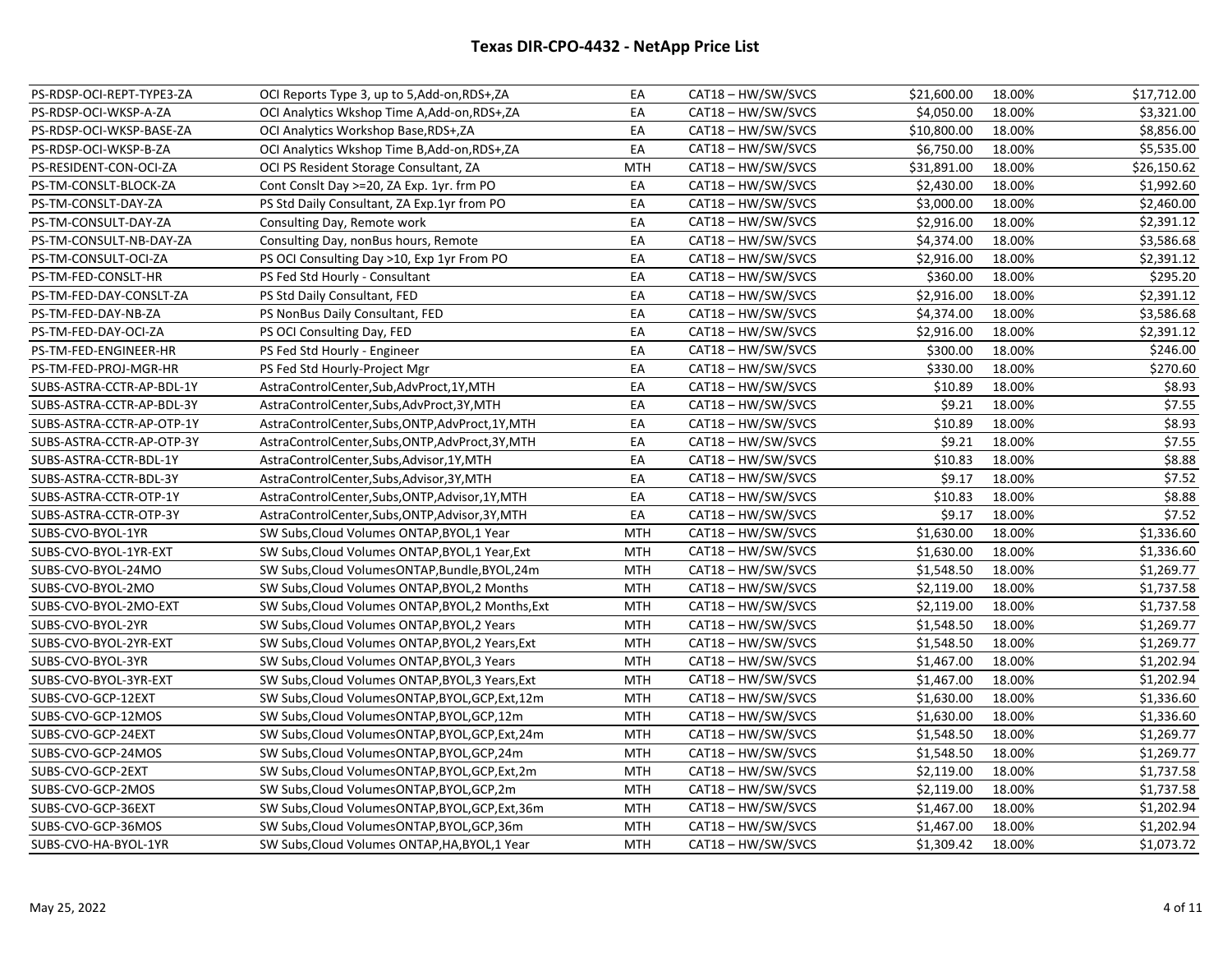| SUBS-CVO-HA-BYOL-1YR-EXT  | SW Subs, Cloud Volumes ONTAP, HA, BYOL, 1 Yr, Ext    | MTH        | CAT18 - HW/SW/SVCS | \$1,309.42 | 18.00% | \$1,073.72 |
|---------------------------|------------------------------------------------------|------------|--------------------|------------|--------|------------|
| SUBS-CVO-HA-BYOL-2MO      | SW Subs, Cloud Volumes ONTAP, HA, BYOL, 2 Months     | <b>MTH</b> | CAT18 - HW/SW/SVCS | \$1,702.00 | 18.00% | \$1,395.64 |
| SUBS-CVO-HA-BYOL-2MO-EXT  | SW Subs, Cloud Volumes ONTAP, HA, BYOL, 2 Mo, Ext    | <b>MTH</b> | CAT18 - HW/SW/SVCS | \$1,702.00 | 18.00% | \$1,395.64 |
| SUBS-CVO-HA-BYOL-2YR      | SW Subs, Cloud Volumes ONTAP, HA, BYOL, 2 Years      | <b>MTH</b> | CAT18 - HW/SW/SVCS | \$1,243.96 | 18.00% | \$1,020.05 |
| SUBS-CVO-HA-BYOL-2YR-EXT  | SW Subs, Cloud Volumes ONTAP, HA, BYOL, 2 Yrs, Ext   | <b>MTH</b> | CAT18 - HW/SW/SVCS | \$1,243.96 | 18.00% | \$1,020.05 |
| SUBS-CVO-HA-BYOL-3YR      | SW Subs, Cloud Volumes ONTAP, HA, BYOL, 3 Years      | <b>MTH</b> | CAT18 - HW/SW/SVCS | \$1,178.47 | 18.00% | \$966.35   |
| SUBS-CVO-HA-BYOL-3YR-EXT  | SW Subs, Cloud Volumes ONTAP, HA, BYOL, 3 Yrs, Ext   | <b>MTH</b> | CAT18 - HW/SW/SVCS | \$1,178.47 | 18.00% | \$966.35   |
| SUBS-CVO-SEC-BYOL-1YR     | SW Subs, Cloud Volumes ONTAP, Secure, BYOL, 1 Yr     | <b>MTH</b> | CAT18 - HW/SW/SVCS | \$1,630.00 | 18.00% | \$1,336.60 |
| SUBS-CVO-SEC-BYOL-1YR-EXT | SW Subs, Cloud Vol, ONTAP, Secure, BYOL, 1 Yr, Ext   | MTH        | CAT18 – HW/SW/SVCS | \$1,630.00 | 18.00% | \$1,336.60 |
| SUBS-CVO-SEC-BYOL-2MO     | SW Subs, Cloud Volumes ONTAP, Secure, BYOL, 2 Mo     | <b>MTH</b> | CAT18 - HW/SW/SVCS | \$2,119.00 | 18.00% | \$1,737.58 |
| SUBS-CVO-SEC-BYOL-2MO-EXT | SW Subs, Cloud Vol, ONTAP, Secure, BYOL, 2 Mo, Ext   | <b>MTH</b> | CAT18 - HW/SW/SVCS | \$2,119.00 | 18.00% | \$1,737.58 |
| SUBS-CVO-SEC-BYOL-2YR     | SW Subs, Cloud Volumes ONTAP, Secure, BYOL, 2 Yr     | <b>MTH</b> | CAT18 - HW/SW/SVCS | \$1,548.50 | 18.00% | \$1,269.77 |
| SUBS-CVO-SEC-BYOL-2YR-EXT | SW Subs, Cloud Vol, ONTAP, Secure, BYOL, 2 Yrs, Ext  | <b>MTH</b> | CAT18 - HW/SW/SVCS | \$1,548.50 | 18.00% | \$1,269.77 |
| SUBS-CVO-SEC-BYOL-3YR     | SW Subs, Cloud Volumes ONTAP, Secure, BYOL, 3 Yr     | <b>MTH</b> | CAT18 - HW/SW/SVCS | \$1,467.00 | 18.00% | \$1,202.94 |
| SUBS-CVO-SEC-BYOL-3YR-EXT | SW Subs, Cloud Vol, ONTAP, Secure, BYOL, 3 Yrs, Ext  | <b>MTH</b> | CAT18 - HW/SW/SVCS | \$1,467.00 | 18.00% | \$1,202.94 |
| SUBS-CVO-SEC-HA-BYOL-1Y-E | SW Subs, Cloud Vol, ONTAP, Secure, HA, BYOL, 1 Yr, E | MTH        | CAT18 - HW/SW/SVCS | \$1,309.42 | 18.00% | \$1,073.72 |
| SUBS-CVO-SEC-HA-BYOL-1YR  | SW Subs, Cloud Volumes ONTAP, Secure, HA, BYOL, 1Yr  | <b>MTH</b> | CAT18 - HW/SW/SVCS | \$1,309.42 | 18.00% | \$1,073.72 |
| SUBS-CVO-SEC-HA-BYOL-2M-E | SW Subs, Cloud Vol, ONTAP, Secure, HA, BYOL, 2 Mo, E | <b>MTH</b> | CAT18 - HW/SW/SVCS | \$1,702.00 | 18.00% | \$1,395.64 |
| SUBS-CVO-SEC-HA-BYOL-2MO  | SW Subs, Cloud Volumes ONTAP, Secure, HA, BYOL, 2Mo  | <b>MTH</b> |                    | \$1,702.00 | 18.00% | \$1,395.64 |
|                           |                                                      |            | CAT18 - HW/SW/SVCS |            |        |            |
| SUBS-CVO-SEC-HA-BYOL-2Y-E | SW Subs, Cloud Vol, ONTAP, Secure, HA, BYOL, 2Yrs, E | <b>MTH</b> | CAT18 - HW/SW/SVCS | \$1,243.96 | 18.00% | \$1,020.05 |
| SUBS-CVO-SEC-HA-BYOL-2YR  | SW Subs, Cloud Volumes ONTAP, Secure, HA, BYOL, 2Yr  | <b>MTH</b> | CAT18 - HW/SW/SVCS | \$1,243.96 | 18.00% | \$1,020.05 |
| SUBS-CVO-SEC-HA-BYOL-3Y-E | SW Subs, Cloud Vol, ONTAP, Secure, HA, BYOL, 3Yrs, E | <b>MTH</b> | CAT18 - HW/SW/SVCS | \$1,178.47 | 18.00% | \$966.35   |
| SUBS-CVO-SEC-HA-BYOL-3YR  | SW Subs, Cloud Volumes ONTAP, Secure, HA, BYOL, 3Yr  | <b>MTH</b> | CAT18 - HW/SW/SVCS | \$1,178.47 | 18.00% | \$966.35   |
| SUBS-FABRICPL-AFF-1YR-EXT | FabricPool Subscript, AFF-FAS, 1 Year, Extension     | EA         | CAT18 - HW/SW/SVCS | \$480.03   | 18.00% | \$393.62   |
| SUBS-FABRICPL-AFF-1YR-UPG | FabricPool Subscript, AFF-FAS, Initial 1 YR, Upg     | EA         | CAT18 - HW/SW/SVCS | \$480.00   | 18.00% | \$393.60   |
| SUBS-FABRICPL-AFF-3YR-EXT | FabricPool Subscript, AFF-FAS, 3 Year, Extension     | EA         | CAT18 – HW/SW/SVCS | \$1,200.06 | 18.00% | \$984.05   |
| SUBS-FABRICPL-AFF-3YR-UPG | FabricPool Subscript, AFF-FAS, Initial 3 YR, Upg     | EA         | CAT18 - HW/SW/SVCS | \$1,200.24 | 18.00% | \$984.20   |
| SUBS-FABRICPL-AFF-TU-EXT  | FabricPool Subscrip, AFF-FAS, True-Up, Extension     | EA         | CAT18 - HW/SW/SVCS | \$40.00    | 18.00% | \$32.80    |
| SUBS-FABRICPL-OTS-1YR-EXT | FabricPool Subscription, OTS, 1 Year, Extension      | EA         | CAT18-HW/SW/SVCS   | \$480.03   | 18.00% | \$393.62   |
| SUBS-FABRICPL-OTS-1YR-UPG | FabricPool Subscript, ONTAPSel, Initial 1YR, Upg     | EA         | CAT18 - HW/SW/SVCS | \$480.00   | 18.00% | \$393.60   |
| SUBS-FABRICPL-OTS-3YR-EXT | FabricPool Subscription, OTS, 3 Year, Extension      | EA         | CAT18 - HW/SW/SVCS | \$1,200.06 | 18.00% | \$984.05   |
| SUBS-FABRICPL-OTS-3YR-UPG | FabricPool Subscript, ONTAPSel, Initial3YR, Upg      | EA         | CAT18 - HW/SW/SVCS | \$1,200.24 | 18.00% | \$984.20   |
| SUBS-FABRICPL-OTS-TU-EXT  | FabricPool Subscrip, ONTAPSel, TrueUp, Extension     | EA         | CAT18 - HW/SW/SVCS | \$40.00    | 18.00% | \$32.80    |
| SUBS-FABRICPOOL-AFF-1YR   | FabricPool Subscription, AFF, 1Y, First 10TB \$0     | EA         | CAT18 - HW/SW/SVCS | \$480.03   | 18.00% | \$393.62   |
| SUBS-FABRICPOOL-AFF-3YR   | FabricPool Subscription, AFF, 3Y, First 10TB \$0     | EA         | CAT18-HW/SW/SVCS   | \$1,200.06 | 18.00% | \$984.05   |
| SUBS-FABRICPOOL-OTS-1YR   | FabricPool Subscription, ONTAP Sel, 1Y, First 10     | EA         | CAT18-HW/SW/SVCS   | \$480.03   | 18.00% | \$393.62   |
| SUBS-FABRICPOOL-OTS-3YR   | FabricPool Subscription, ONTAP Sel, 3Y, First 10     | EA         | CAT18-HW/SW/SVCS   | \$1,200.06 | 18.00% | \$984.05   |
| SUBS-FBRCP-C190-1YR       | FabricPool Subscription, C190, 1 Years               | EA         | CAT18 - HW/SW/SVCS | \$160.00   | 18.00% | \$131.20   |
| SUBS-FBRCP-C190-3YR       | FabricPool Subscription, C190, 3 Years               | EA         | CAT18 – HW/SW/SVCS | \$400.00   | 18.00% | \$328.00   |
| SUBS-FBRCPL-C190-1YR-EXT  | FabricPool Subscription, C190, 1YR, Extension        | EA         | CAT18 - HW/SW/SVCS | \$160.00   | 18.00% | \$131.20   |
| SUBS-FBRCPL-C190-1YR-UPG  | FabricPool Subscription, C190, Initial 1YR, Upg      | EA         | CAT18 - HW/SW/SVCS | \$160.20   | 18.00% | \$131.36   |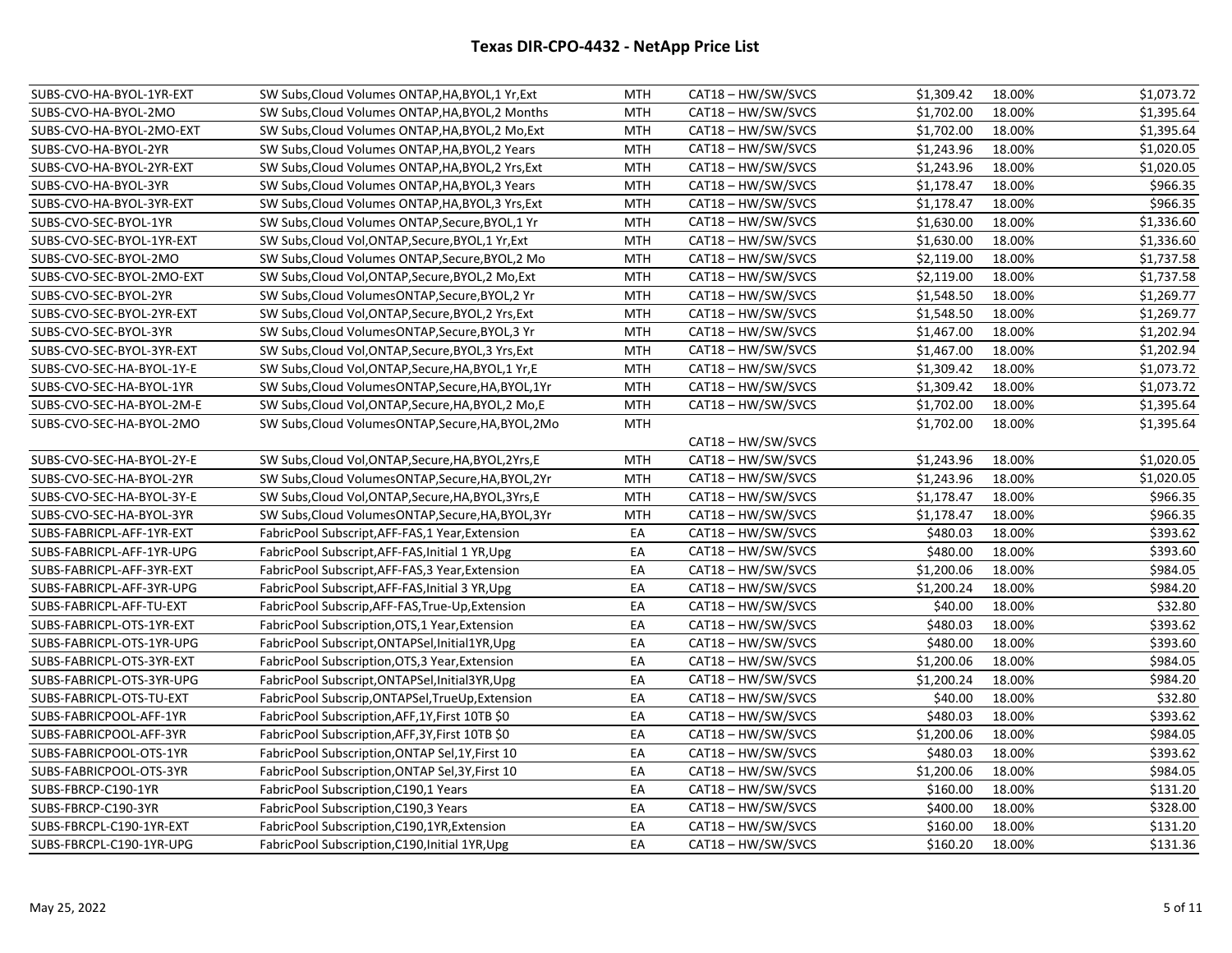| SUBS-FBRCPL-C190-3YR-EXT  | FabricPool Subscription, C190, 3YR, Extension      | EA         | CAT18 - HW/SW/SVCS | \$400.00    | 18.00% | \$328.00   |
|---------------------------|----------------------------------------------------|------------|--------------------|-------------|--------|------------|
| SUBS-FBRCPL-C190-3YR-UPG  | FabricPool Subscription, C190, Initial 3YR, Upg    | EA         | CAT18 - HW/SW/SVCS | \$399.60    | 18.00% | \$327.67   |
| SUBS-GLB-FL-CACHE-1Y-INC  | Global File Cache Subs, Initial 1 Year, Inc        | <b>MTH</b> | CAT18 - HW/SW/SVCS | \$250.00    | 18.00% | \$205.00   |
| SUBS-GLOBAL-FILE-CHE-1YR  | Global File Cache Subsciption, 1 Year              | <b>MTH</b> | CAT18 - HW/SW/SVCS | \$250.00    | 18.00% | \$205.00   |
| SUBS-MAXDATA-BASIC-12MO   | Subscription, MAXData, BASIC, 12M                  | EA         | CAT18 - HW/SW/SVCS | \$4,437.72  | 18.00% | \$3,638.93 |
| SUBS-MAXDATA-BASIC-36MO   | Subscription, MAXData, BASIC, 36M                  | EA         | CAT18 - HW/SW/SVCS | \$11,094.64 | 18.00% | \$9,097.60 |
| SUBS-MLT-SVM-BYOL-1YR-EXT | SW Subs, Multiple Storage VMs, BYOL, 1 Year        | <b>MTH</b> | CAT18-HW/SW/SVCS   | \$1,041.67  | 18.00% | \$854.17   |
| SUBS-MLT-SVM-BYOL-2MO-EXT | SW Subs, Multiple Storage VMs, BYOL, 2 Months      | MTH        | CAT18 - HW/SW/SVCS | \$1,041.67  | 18.00% | \$854.17   |
| SUBS-MLT-SVM-BYOL-2YR-EXT | SW Subs, Multiple Storage VMs, BYOL, 2 Years       | MTH        | CAT18 - HW/SW/SVCS | \$989.58    | 18.00% | \$811.46   |
| SUBS-MLT-SVM-BYOL-3YR-EXT | SW Subs, Multiple Storage VMs, BYOL, 3 Years       | <b>MTH</b> | CAT18 - HW/SW/SVCS | \$937.50    | 18.00% | \$768.75   |
| SUBS-MLT-SVM-SEC-BYOL-1YR | SW Subs, Multiple Storage VMs, Secure, BYOL, 1 Yr  | <b>MTH</b> | CAT18 - HW/SW/SVCS | \$1,041.67  | 18.00% | \$854.17   |
| SUBS-MLT-SVM-SEC-BYOL-2MO | SW Subs, Multiple Storage VMs, Sec, BYOL, 2 Mo     | <b>MTH</b> | CAT18 - HW/SW/SVCS | \$1,041.67  | 18.00% | \$854.17   |
| SUBS-MLT-SVM-SEC-BYOL-2YR | SW Subs, Multiple Storage VMs, Secure, BYOL, 2 Yr  | <b>MTH</b> | CAT18-HW/SW/SVCS   | \$989.58    | 18.00% | \$811.46   |
| SUBS-MLT-SVM-SEC-BYOL-3YR | SW Subs, Multiple Storage VMs, Secure, BYOL, 3 Yr  | <b>MTH</b> | CAT18 - HW/SW/SVCS | \$937.50    | 18.00% | \$768.75   |
| SUBS-MSVM-HA-BYOL-1YR-EXT | SW Subs, Multiple Storage VMs, HA, BYOL, 1 Year    | <b>MTH</b> | CAT18 - HW/SW/SVCS | \$2,083.33  | 18.00% | \$1,708.33 |
| SUBS-MSVM-HA-BYOL-2MO-EXT | SW Subs, Multiple Storage VMs, HA, BYOL, 2 Months  | <b>MTH</b> | CAT18 - HW/SW/SVCS | \$2,083.33  | 18.00% | \$1,708.33 |
| SUBS-MSVM-HA-BYOL-2YR-EXT | SW Subs, Multiple Storage VMs, HA, BYOL, 2 Years   | MTH        | CAT18 - HW/SW/SVCS | \$1,979.17  | 18.00% | \$1,622.92 |
| SUBS-MSVM-HA-BYOL-3YR-EXT | SW Subs, Multiple Storage VMs, HA, BYOL, 3 Years   | MTH        | CAT18 - HW/SW/SVCS | \$1,875.00  | 18.00% | \$1,537.50 |
| SUBS-MSVM-SEC-HA-BYOL-1YR | SW Subs, Multi Storage VMs, Secure, HA, BYOL, 1 Yr | <b>MTH</b> | CAT18 - HW/SW/SVCS | \$2,083.33  | 18.00% | \$1,708.33 |
| SUBS-MSVM-SEC-HA-BYOL-2MO | SW Subs, Multiple Storage VMs, Sec, HA, BYOL, 2 Mo | <b>MTH</b> | CAT18 - HW/SW/SVCS | \$2,083.33  | 18.00% | \$1,708.33 |
| SUBS-MSVM-SEC-HA-BYOL-2YR | SW Subs, Multi Storage VMs, Secure, HA, BYOL, 2 Yr | <b>MTH</b> | CAT18 - HW/SW/SVCS | \$1,979.17  | 18.00% | \$1,622.92 |
| SUBS-MSVM-SEC-HA-BYOL-3YR | SW Subs, Multi Storage VMs, Secure, HA, BYOL, 3 Yr | <b>MTH</b> | CAT18 - HW/SW/SVCS | \$1,875.00  | 18.00% | \$1,537.50 |
| SUBS-MULT-SVM-BYOL-1YR    | SW Subs, Multiple Storage VMs, BYOL, 1 Year        | <b>MTH</b> | CAT18 - HW/SW/SVCS | \$1,041.67  | 18.00% | \$854.17   |
| SUBS-MULT-SVM-BYOL-2MO    | SW Subs, Multiple Storage VMs, BYOL, 2 Months      | <b>MTH</b> | CAT18 - HW/SW/SVCS | \$1,041.67  | 18.00% | \$854.17   |
| SUBS-MULT-SVM-BYOL-2YR    | SW Subs, Multiple Storage VMs, BYOL, 2 Years       | <b>MTH</b> | CAT18-HW/SW/SVCS   | \$989.58    | 18.00% | \$811.46   |
| SUBS-MULT-SVM-BYOL-3YR    | SW Subs, Multiple Storage VMs, BYOL, 3 Years       | MTH        | CAT18 - HW/SW/SVCS | \$937.50    | 18.00% | \$768.75   |
| SUBS-MULT-SVM-HA-BYOL-1YR | SW Subs, Multiple Storage VMs, HA, BYOL, 1 Year    | MTH        | CAT18 - HW/SW/SVCS | \$2,083.33  | 18.00% | \$1,708.33 |
| SUBS-MULT-SVM-HA-BYOL-2MO | SW Subs, Multiple Storage VMs, HA, BYOL, 2 Months  | <b>MTH</b> | CAT18 - HW/SW/SVCS | \$2,083.33  | 18.00% | \$1,708.33 |
| SUBS-MULT-SVM-HA-BYOL-2YR | SW Subs, Multiple Storage VMs, HA, BYOL, 2 Years   | <b>MTH</b> | CAT18 - HW/SW/SVCS | \$1,979.17  | 18.00% | \$1,622.92 |
| SUBS-MULT-SVM-HA-BYOL-3YR | SW Subs, Multiple Storage VMs, HA, BYOL, 3 Years   | <b>MTH</b> | CAT18 - HW/SW/SVCS | \$1,875.00  | 18.00% | \$1,537.50 |
| SUBS-OCI-ASSURE-TB-12MO   | SW, Insight Assure, TB License, 12 Months          | EA         | CAT18 - HW/SW/SVCS | \$91.60     | 18.00% | \$75.11    |
| SUBS-OCI-ASSURE-TB-24MO   | SW, Insight Assure, TB License, 24 Months          | EA         | CAT18 - HW/SW/SVCS | \$174.13    | 18.00% | \$142.79   |
| SUBS-OCI-ASSURE-TB-36MO   | SW, Insight Assure, TB License, 36 Months          | EA         | CAT18 - HW/SW/SVCS | \$247.16    | 18.00% | \$202.67   |
| SUBS-OCI-ASSURE-TB-48MO   | SW, Insight Assure, TB License, 48 Months          | EA         | CAT18-HW/SW/SVCS   | \$329.69    | 18.00% | \$270.35   |
| SUBS-OCI-ASSURE-TB-60MO   | SW, Insight Assure, TB License, 60 Months          | EA         | CAT18 - HW/SW/SVCS | \$412.09    | 18.00% | \$337.91   |
| SUBS-OCI-ASSURE-TB-6MO    | SW, Insight Assure, TB License, 6 Months           | EA         | CAT18 - HW/SW/SVCS | \$45.76     | 18.00% | \$37.52    |
| SUBS-OCI-DSCVR-TB-12MO    | SW, Insight DSCVR, TB License, 12 Months           | EA         | CAT18 - HW/SW/SVCS | \$70.48     | 18.00% | \$57.79    |
| SUBS-OCI-DSCVR-TB-24MO    | SW, Insight DSCVR, TB License, 24 Months           | EA         | CAT18 - HW/SW/SVCS | \$133.84    | 18.00% | \$109.75   |
| SUBS-OCI-DSCVR-TB-36MO    | SW, Insight DSCVR, TB License, 36 Months           | EA         | CAT18 - HW/SW/SVCS | \$190.44    | 18.00% | \$156.16   |
| SUBS-OCI-DSCVR-TB-48MO    | SW, Insight DSCVR, TB License, 48 Months           | EA         | CAT18 - HW/SW/SVCS | \$253.65    | 18.00% | \$207.99   |
| SUBS-OCI-DSCVR-TB-60MO    | SW, Insight DSCVR, TB License, 60 Months           | EA         | CAT18 - HW/SW/SVCS | \$316.99    | 18.00% | \$259.93   |
| SUBS-OCI-DSCVR-TB-6MO     | SW, Insight DSCVR, TB License, 6 Months            | EA         | CAT18 - HW/SW/SVCS | \$35.20     | 18.00% | \$28.86    |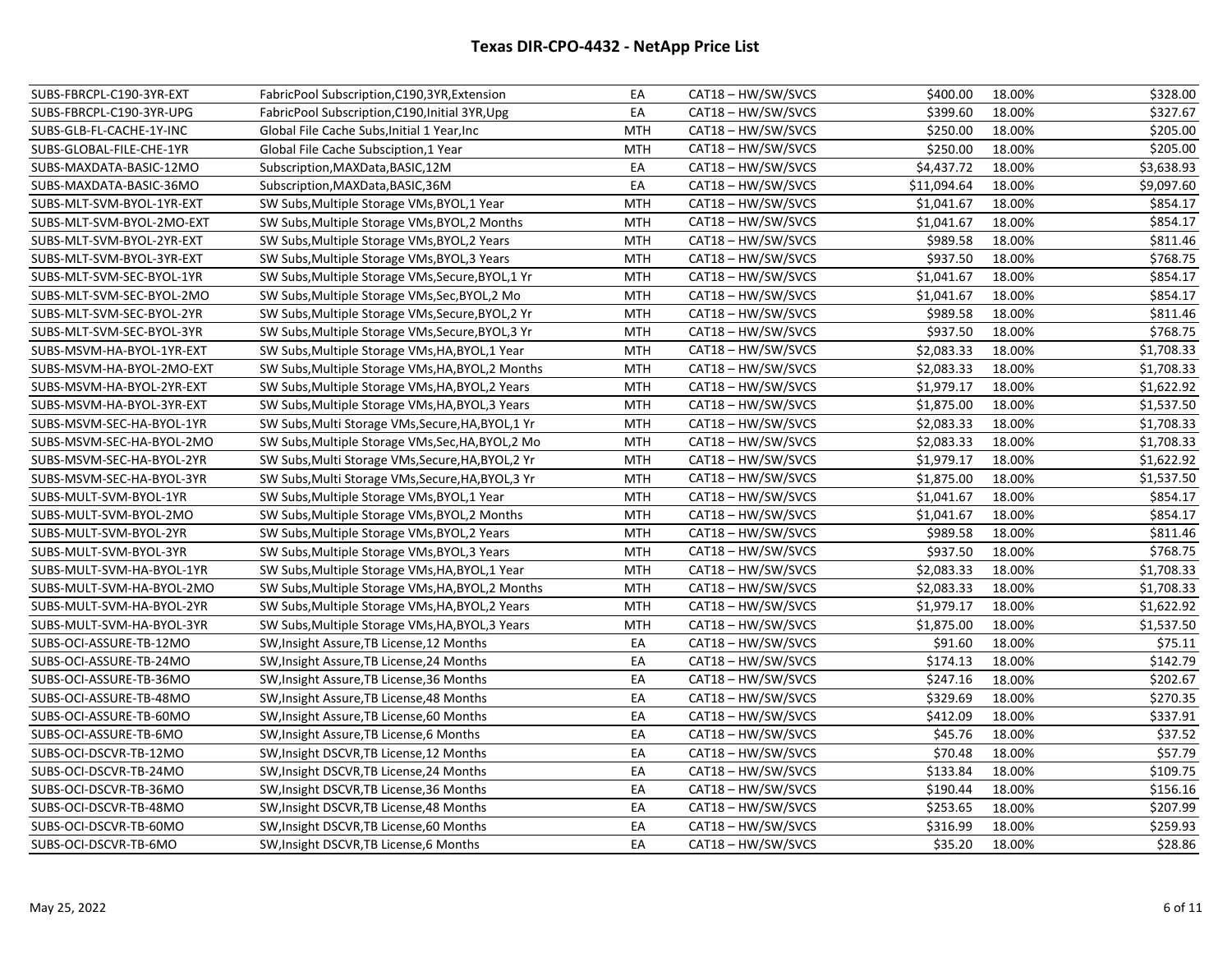| SUBS-OCI-HOST-UT-24MO     | SW, Insight Host Utilization Pack, Lic, 24 Months     | EA         | CAT18 - HW/SW/SVCS | \$20.83     | 18.00% | \$17.08     |
|---------------------------|-------------------------------------------------------|------------|--------------------|-------------|--------|-------------|
| SUBS-OCI-HOST-UTIL-PK-36M | SW, Insight Host Utilization Pack, Lic, 36 Months     | EA         | CAT18 - HW/SW/SVCS | \$29.63     | 18.00% | \$24.30     |
| SUBS-OCI-HOST-UTIL-PK-48M | SW, Insight Host Utilization Pack, Lic, 48 Months     | EA         | CAT18 - HW/SW/SVCS | \$39.60     | 18.00% | \$32.47     |
| SUBS-OCI-HOST-UTIL-PK-60M | SW, Insight Host Utilization Pack, Lic, 60 Months     | EA         | CAT18-HW/SW/SVCS   | \$49.09     | 18.00% | \$40.25     |
| SUBS-OCI-HOST-UTIL-PK-6MO | SW, Insight Host Utilization Pack, Lic, 6Months       | EA         | CAT18 - HW/SW/SVCS | \$5.47      | 18.00% | \$4.49      |
| SUBS-OCI-HOST-UTL-PK-12MO | SW, Insight Host Utilization Pack, Lic, 12 Months     | EA         | CAT18 - HW/SW/SVCS | \$5.96      | 18.00% | \$4.89      |
| SUBS-OCI-PERF-TB-12MO     | SW, Insight PERF, TB License, 12 Months               | EA         | CAT18 - HW/SW/SVCS | \$123.26    | 18.00% | \$101.07    |
| SUBS-OCI-PERF-TB-24MO     | SW, Insight PERF, TB License, 24 Months               | EA         | CAT18-HW/SW/SVCS   | \$234.11    | 18.00% | \$191.97    |
| SUBS-OCI-PERF-TB-36MO     | SW, Insight PERF, TB License, 36 Months               | EA         | CAT18 - HW/SW/SVCS | \$332.74    | 18.00% | \$272.85    |
| SUBS-OCI-PERF-TB-48MO     | SW, Insight PERF, TB License, 48 Months               | EA         | CAT18 - HW/SW/SVCS | \$443.99    | 18.00% | \$364.07    |
| SUBS-OCI-PERF-TB-60MO     | SW, Insight PERF, TB License, 60 Months               | EA         | CAT18 - HW/SW/SVCS | \$554.74    | 18.00% | \$454.89    |
| SUBS-OCI-PERF-TB-6MO      | SW, Insight PERF, TB License, 6 Months                | EA         | CAT18 - HW/SW/SVCS | \$61.60     | 18.00% | \$50.51     |
| SUBS-OCI-PLAN-TB-12MO     | SW, Insight PLAN, TB License, 12 Months               | EA         | CAT18-HW/SW/SVCS   | \$87.89     | 18.00% | \$72.07     |
| SUBS-OCI-PLAN-TB-24MO     | SW, Insight PLAN, TB License, 24 Months               | EA         | CAT18 - HW/SW/SVCS | \$166.99    | 18.00% | \$136.93    |
| SUBS-OCI-PLAN-TB-36MO     | SW, Insight PLAN, TB License, 36 Months               | EA         | CAT18-HW/SW/SVCS   | \$237.47    | 18.00% | \$194.73    |
| SUBS-OCI-PLAN-TB-48MO     | SW, Insight PLAN, TB License, 48 Months               | EA         | CAT18-HW/SW/SVCS   | \$316.43    | 18.00% | \$259.47    |
| SUBS-OCI-PLAN-TB-60MO     | SW, Insight PLAN, TB License, 60 Months               | EA         | CAT18-HW/SW/SVCS   | \$395.66    | 18.00% | \$324.44    |
| SUBS-OCI-PLAN-TB-6MO      | SW, Insight PLAN, TB License, 6 Months                | EA         | CAT18 - HW/SW/SVCS | \$43.93     | 18.00% | \$36.02     |
| SUBS-SEC-BYOL-HA-AZR12    | SW Subs, Cloud Volume ONTAP, HA, Secur, BYOL, AZ, 12m | <b>MTH</b> |                    | \$1,309.42  | 18.00% | \$1,073.72  |
|                           |                                                       |            | CAT18 - HW/SW/SVCS |             |        |             |
| SUBS-SEC-BYOL-HA-AZR2     | SW Subs, Cloud Volume ONTAP, HA, Secure, BYOL, AZ, 2m | <b>MTH</b> |                    | \$1,702.00  | 18.00% | \$1,395.64  |
|                           |                                                       |            | CAT18 - HW/SW/SVCS |             |        |             |
| SUBS-STORAGEGRID          | StorageGRID Subscription                              | EA         | CAT18 - HW/SW/SVCS | \$3.00      | 18.00% | \$2.46      |
| SUBS-STORAGEGRID-EXT      | <b>StorageGRID Subscription Extension</b>             | EA         | CAT18 - HW/SW/SVCS | \$3.00      | 18.00% | \$2.46      |
| SUBS-STORAGEGRID-UPG      | StorageGRID Subscription, Upg                         | EA         | CAT18 - HW/SW/SVCS | \$3.00      | 18.00% | \$2.46      |
| SUBS-STORAGEGRID-WBOX-EXT | Subscription SW, Storage Grid Whitebox, Ext           | <b>MTH</b> | CAT18 - HW/SW/SVCS | \$3.00      | 18.00% | \$2.46      |
| SUBS-STORAGEGRID-WBOX-INC | Subscription SW, Storage Grid Whitebox, INC           | <b>MTH</b> | CAT18 - HW/SW/SVCS | \$3.00      | 18.00% | \$2.46      |
| SUBS-STORAGEGRID-WHITEBOX | Subscription, Storage Grid Whitebox                   | <b>MTH</b> | CAT18 - HW/SW/SVCS | \$3.00      | 18.00% | \$2.46      |
| SUBS-SVM-SEC-BYOL-1YR-EXT | SW Subs, Multiple Storage VMs, Secure, BYOL, 1 Yr     | <b>MTH</b> | CAT18 - HW/SW/SVCS | \$1,041.67  | 18.00% | \$854.17    |
| SUBS-SVM-SEC-BYOL-2MO-EXT | SW Subs, Multiple Storage VMs, Secure, BYOL, 2 Mo     | <b>MTH</b> | CAT18 - HW/SW/SVCS | \$1,041.67  | 18.00% | \$854.17    |
| SUBS-SVM-SEC-BYOL-2YR-EXT | SW Subs, Multiple Storage VMs, Secure, BYOL, 2 Yr     | MTH        | CAT18-HW/SW/SVCS   | \$989.58    | 18.00% | \$811.46    |
| SUBS-SVM-SEC-BYOL-3YR-EXT | SW Subs, Multiple Storage VMs, Secure, BYOL, 3 Yr     | MTH        | CAT18 - HW/SW/SVCS | \$937.50    | 18.00% | \$768.75    |
| SUBS-SVM-SEC-HA-1YR-EXT   | SW Subs, Multi Storage VMs, Secure, HA, BYOL, 1 Yr    | <b>MTH</b> | CAT18-HW/SW/SVCS   | \$2,083.33  | 18.00% | \$1,708.33  |
| SUBS-SVM-SEC-HA-2MO-EXT   | SW Subs, Multi Storage VMs, Secure, HA, BYOL, 2 Mo    | <b>MTH</b> | CAT18 - HW/SW/SVCS | \$2,083.33  | 18.00% | \$1,708.33  |
| SUBS-SVM-SEC-HA-2YR-EXT   | SW Subs, Multi Storage VMs, Secure, HA, BYOL, 2 Yr    | MTH        | CAT18-HW/SW/SVCS   | \$1,979.17  | 18.00% | \$1,622.92  |
| SUBS-SVM-SEC-HA-3YR-EXT   | SW Subs, Multi Storage VMs, Secure, HA, BYOL, 3 Yr    | <b>MTH</b> | CAT18 - HW/SW/SVCS | \$1,875.00  | 18.00% | \$1,537.50  |
| SVC-TAM-AMER-010          | TECHNICAL ACCT MANAGER, NTAP CLOUD, 10% ALLOC         | <b>MTH</b> |                    | \$3,428.60  | 18.00% | \$2,811.45  |
|                           |                                                       |            | CAT18 - HW/SW/SVCS |             |        |             |
| SVC-TAM-AMER-025          | TECHNICAL ACCT MANAGER, NTAP CLOUD, 25% ALLOC         | <b>MTH</b> |                    | \$8,571.50  | 18.00% | \$7,028.63  |
|                           |                                                       |            | CAT18-HW/SW/SVCS   |             |        |             |
| SVC-TAM-AMER-050          | TECHNICAL ACCT MANAGER, NTAP CLOUD, 50% ALLOC         | <b>MTH</b> |                    | \$17,143.00 | 18.00% | \$14,057.26 |
|                           |                                                       |            | CAT18 - HW/SW/SVCS |             |        |             |
|                           |                                                       |            |                    |             |        |             |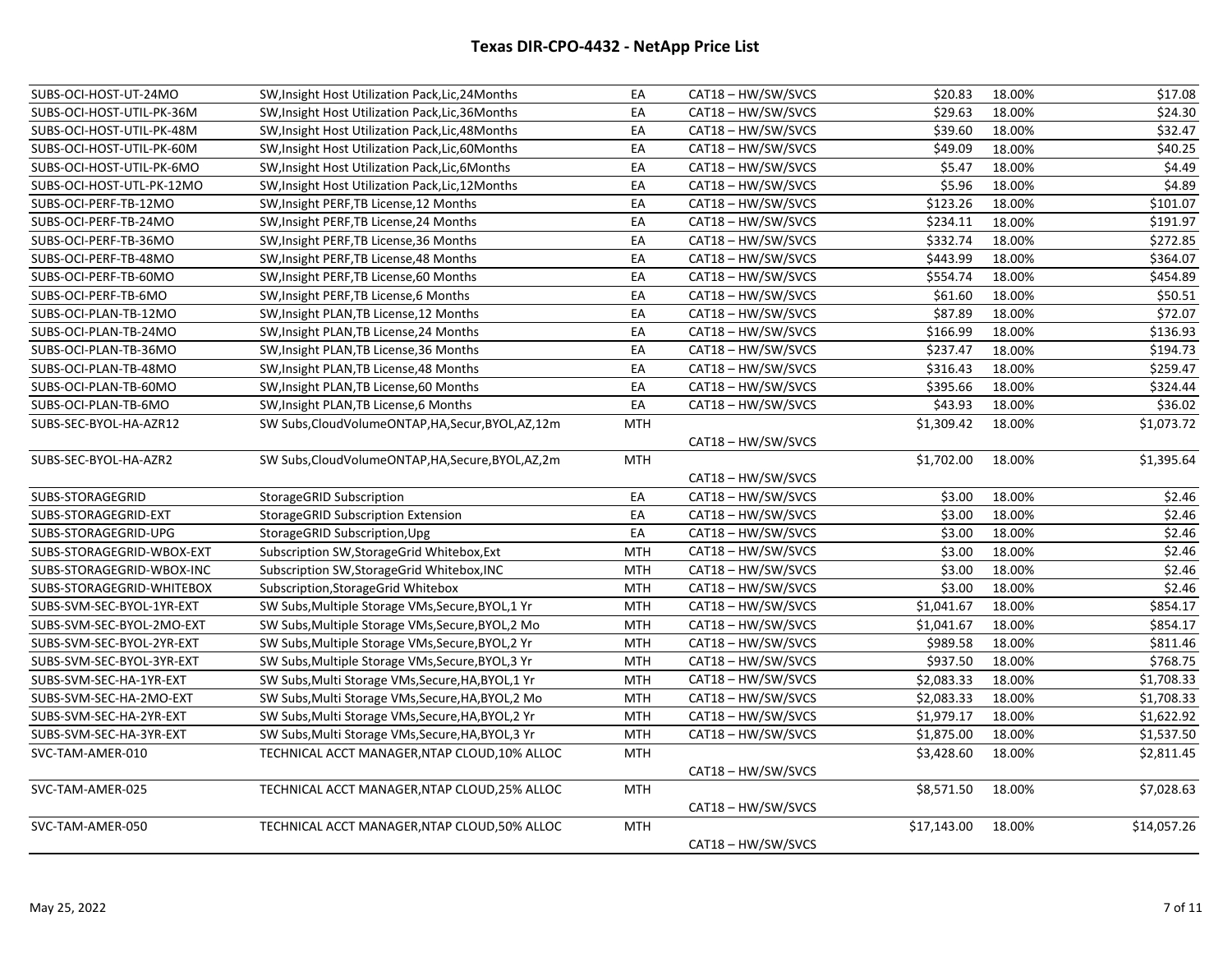| SVC-TAM-AMER-100          | TECHNICAL ACCT MANAGER, NTAP CLOUD, 100% ALLOC      | MTH        |                    | \$34,286.00 | 18.00% | \$28,114.52 |
|---------------------------|-----------------------------------------------------|------------|--------------------|-------------|--------|-------------|
|                           |                                                     |            | CAT18 - HW/SW/SVCS |             |        |             |
| SVC-TAM-MULTI-010         | TECHNICAL ACCT MANAGER, NTAP CLOUD, 10% ALLOC       | <b>MTH</b> |                    | \$2,400.00  | 18.00% | \$1,968.00  |
|                           |                                                     |            | CAT18 - HW/SW/SVCS |             |        |             |
| SVC-TAM-MULTI-025         | TECHNICAL ACCT MANAGER, NTAP CLOUD, 25% ALLOC       | <b>MTH</b> |                    | \$6,000.00  | 18.00% | \$4,920.00  |
|                           |                                                     |            | CAT18-HW/SW/SVCS   |             |        |             |
| SVC-TAM-MULTI-050         | TECHNICAL ACCT MANAGER, NTAP CLOUD, 50% ALLOC       | <b>MTH</b> |                    | \$12,000.00 | 18.00% | \$9,840.00  |
|                           |                                                     |            | CAT18 - HW/SW/SVCS |             |        |             |
| SVC-TAM-MULTI-100         | TECHNICAL ACCT MANAGER, NTAP CLOUD, 100% ALLOC      | <b>MTH</b> |                    | \$24,000.00 | 18.00% | \$19,680.00 |
|                           |                                                     |            | CAT18 - HW/SW/SVCS |             |        |             |
| SVC-TAM-USPS-010          | TECHNICAL ACCT MANAGER, NTAP CLOUD, 10% ALLOC       | <b>MTH</b> |                    | \$3,600.00  | 18.00% | \$2,952.00  |
|                           |                                                     |            | CAT18 - HW/SW/SVCS |             |        |             |
| SVC-TAM-USPS-025          | TECHNICAL ACCT MANAGER, NTAP CLOUD, 25% ALLOC       | MTH        |                    | \$9,000.00  | 18.00% | \$7,380.00  |
|                           |                                                     |            | CAT18-HW/SW/SVCS   |             |        |             |
| SVC-TAM-USPS-050          | TECHNICAL ACCT MANAGER, NTAP CLOUD, 50% ALLOC       | <b>MTH</b> |                    | \$18,000.00 | 18.00% | \$14,760.00 |
|                           |                                                     |            | CAT18-HW/SW/SVCS   |             |        |             |
| SVC-TAM-USPS-100          | TECHNICAL ACCT MANAGER, NTAP CLOUD, 100% ALLOC      | <b>MTH</b> |                    | \$36,000.00 | 18.00% | \$29,520.00 |
|                           |                                                     |            | CAT18 - HW/SW/SVCS |             |        |             |
| SW-CLOUDVOL-M300-PREMIUM  | SW,CloudVolumes,Backend,OTS,Premium                 | EA         | CAT18 - HW/SW/SVCS | \$1.88      | 18.00% | \$1.54      |
| SW-ELA-ONC-INSIGHT-PR     | Ent Site License, On Command Insight, SW, Special   | EA         | CAT18-HW/SW/SVCS   | \$1,000.00  | 18.00% | \$820.00    |
| SW-ELA-OS-CLOUDVOLUME-CVO | Ent Site OS License, SW, CVO, Cloud Subscrip        | EA         | CAT18 - HW/SW/SVCS | \$1,000.00  | 18.00% | \$820.00    |
| SW-FABRICPOOL-OTS         | SW, Fabric Pool, ONTAP Select, Base                 | EA         | CAT18-HW/SW/SVCS   | \$355.00    | 18.00% | \$291.10    |
| SW-FABRICPOOL-OTS-1Y-INCR | SW, Fabric Pool, ONTAP Sel, Initial 1YR, Inc, Price | <b>MTH</b> | CAT18 - HW/SW/SVCS | \$34.48     | 18.00% | \$28.27     |
| SW-FABRICPOOL-OTS-3Y-INCR | SW, Fabric Pool, ONTAP Sel, Initial 3YR, Inc, Price | <b>MTH</b> | CAT18 - HW/SW/SVCS | \$21.65     | 18.00% | \$17.75     |
| SW-INS-HOST-UTIL-PK-INC   | SW, Insight Host Utilization Pack, Host Lic, INC    | EA         | CAT18-HW/SW/SVCS   | \$25.00     | 18.00% | \$20.50     |
| SW-INSIGHT-ASSURE-TB      | SW, Insight Assure, TB License                      | EA         | CAT18-HW/SW/SVCS   | \$208.00    | 18.00% | \$170.56    |
| SW-INSIGHT-ASSURE-TB-INC  | SW, Insight Assure, TB, INC                         | EA         | CAT18 - HW/SW/SVCS | \$208.00    | 18.00% | \$170.56    |
| SW-INSIGHT-DISCOVER-INC   | SW, Insight Discover, TB, INC                       | EA         | CAT18 - HW/SW/SVCS | \$160.00    | 18.00% | \$131.20    |
| SW-INSIGHT-DISCOVER-TB    | SW, Insight Discover, TB License                    | EA         | CAT18-HW/SW/SVCS   | \$160.00    | 18.00% | \$131.20    |
| SW-INSIGHT-HOST-UTIL-PK   | SW, Insight Host Utilization Pack, Host License     | EA         | CAT18-HW/SW/SVCS   | \$25.00     | 18.00% | \$20.50     |
| SW-INSIGHT-PERFORM-TB     | SW, Insight Perform, TB License                     | EA         | CAT18 - HW/SW/SVCS | \$280.00    | 18.00% | \$229.60    |
| SW-INSIGHT-PERFORM-TB-INC | SW, Insight Perform, TB, INC                        | EA         | CAT18 - HW/SW/SVCS | \$280.00    | 18.00% | \$229.60    |
| SW-INSIGHT-PLAN-TB        | SW, Insight Plan, TB License                        | EA         | CAT18 - HW/SW/SVCS | \$200.00    | 18.00% | \$164.00    |
| SW-INSIGHT-PLAN-TB-INC    | SW, Insight Plan, TB, INC                           | EA         | CAT18-HW/SW/SVCS   | \$200.00    | 18.00% | \$164.00    |
| SW-OC-COGNOS-UNIT-INC     | SW, Cognos, Unit, INC                               | EA         | CAT18-HW/SW/SVCS   | \$57,500.00 | 18.00% | \$47,150.00 |
| SW-ONTAPSEL-M300-PREM-INC | SW, ONTAP Select, Virt Appl, M300, Premium, INC     | EA         | CAT18 - HW/SW/SVCS | \$1,036.00  | 18.00% | \$849.52    |
| SW-ONTAP-SEL-M300-PREMIUM | SW, ONTAP Select, Virtual Appl, M300, Premium       | EA         | CAT18 - HW/SW/SVCS | \$1,036.00  | 18.00% | \$849.52    |
| SW-ONTAP-SEL-M300-STD     | SW, ONTAP Select, Virtual Appl, M300, Standard      | EA         | CAT18-HW/SW/SVCS   | \$259.00    | 18.00% | \$212.38    |
| SW-ONTAP-SEL-M300-STD-INC | SW, ONTAP Select, Virt Appl, M300, Standard, INC    | EA         | CAT18-HW/SW/SVCS   | \$259.00    | 18.00% | \$212.38    |
| SW-SNAPLOCK-SELECT-PREM   | SW, SnapLock Select, Premium                        | EA         | CAT18 - HW/SW/SVCS | \$14,500.00 | 18.00% | \$11,890.00 |
| SW-SNAPLOCK-SELECT-STD    | SW, SnapLock Select, Standard                       | EA         | CAT18-HW/SW/SVCS   | \$14,500.00 | 18.00% | \$11,890.00 |
| SW-SSP-2220A-CL-FLEXCLN   | SW Subs, CL FLEXCLN (per node), 2220A               | <b>MTH</b> | CAT18-HW/SW/SVCS   | \$8.00      | 18.00% | \$6.56      |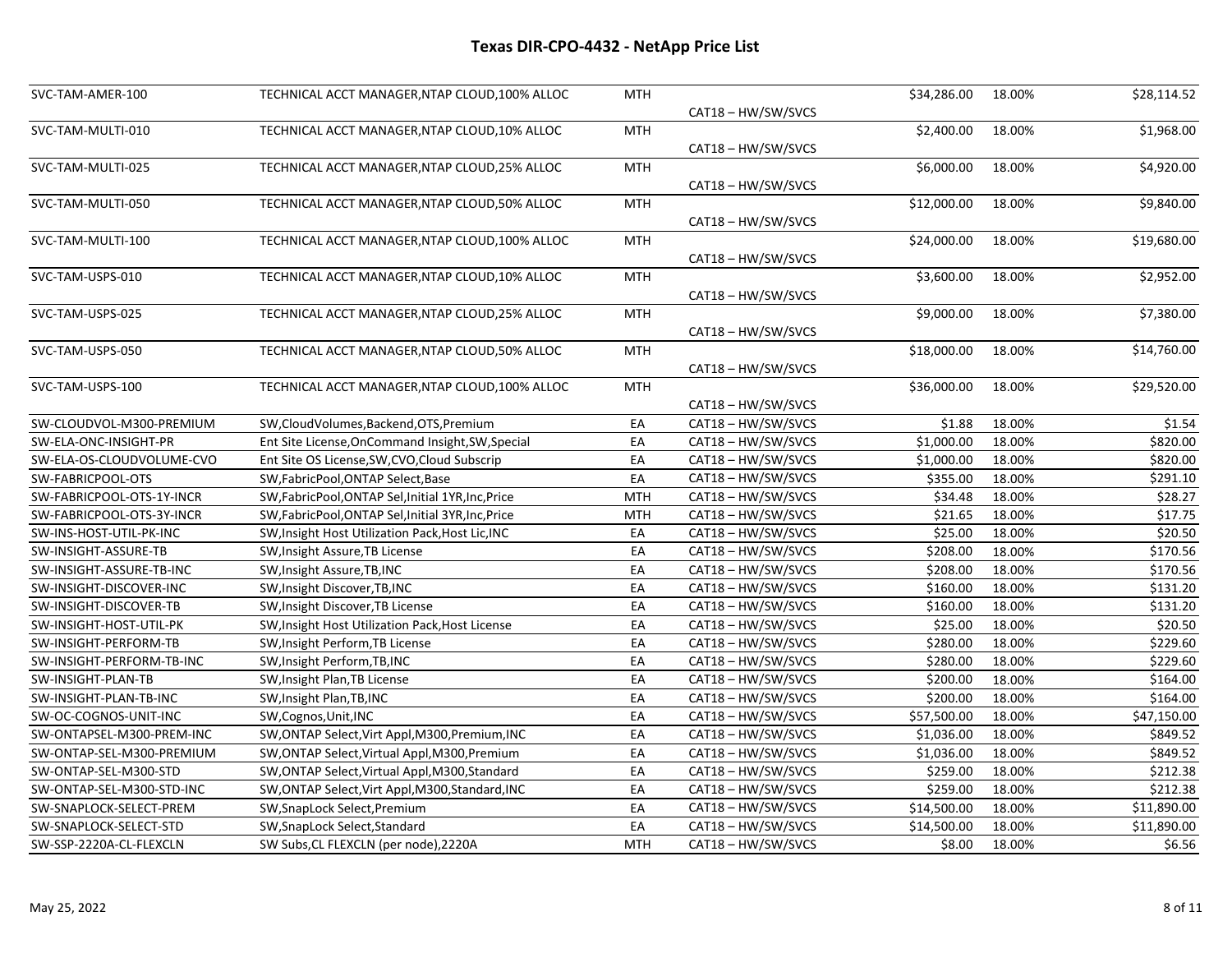| SW-SSP-2220A-CL-SMIRROR   | SW Subs, CL SnapMirror (per node), 2220A          | MTH        | CAT18 - HW/SW/SVCS | \$17.00    | 18.00% | \$13.94    |
|---------------------------|---------------------------------------------------|------------|--------------------|------------|--------|------------|
| SW-SSP-2220A-CL-SNAPMGR   | SW Subs, CL SnapMgr Appl Int (per node), 2220A    | MTH        | CAT18 - HW/SW/SVCS | \$33.00    | 18.00% | \$27.06    |
| SW-SSP-2220A-CL-SNAPPRO   | SW Subs, CL SnapProtect (per node), 2220A         | <b>MTH</b> | CAT18 - HW/SW/SVCS | \$42.00    | 18.00% | \$34.44    |
| SW-SSP-2220A-CL-SRESTORE  | SW Subs, CL SnapRestore (per node), 2220A         | MTH        | CAT18 - HW/SW/SVCS | \$6.00     | 18.00% | \$4.92     |
| SW-SSP-2240A-CL-FLEXCLN   | SW Subs, CL FLEXCLN (per node), 2240A             | MTH        | CAT18 - HW/SW/SVCS | \$20.00    | 18.00% | \$16.40    |
| SW-SSP-2240A-CL-SNAPMGR   | SW Subs, CL SnapMgr Appl Int (per node), 2240A    | <b>MTH</b> | CAT18 - HW/SW/SVCS | \$66.00    | 18.00% | \$54.12    |
| SW-SSP-CDVM100-BYOL-AWS   | SW Subs, Cloud Volumes ONTAP, BYOL, AWS, 6m       | MTH        | CAT18 - HW/SW/SVCS | \$1,644.21 | 18.00% | \$1,348.25 |
| SW-SSP-CDVM100-BYOL-AWS12 | SW Subs, NetApp Cloud-vM100, BYOL, Amazon, 12Mos  | MTH        | CAT18 - HW/SW/SVCS | \$1,480.52 | 18.00% | \$1,214.03 |
| SW-SSP-CDVM100-BYOL-AWS2  | SW Subs, Cloud Volumes ONTAP, BYOL, AWS, 2m       | MTH        | CAT18 - HW/SW/SVCS | \$2,119.00 | 18.00% | \$1,737.58 |
| SW-SSP-CDVM100-BYOL-AWS24 | SW Subs, Cloud Volumes ONTAP, BYOL, AWS, 24m      | <b>MTH</b> | CAT18 - HW/SW/SVCS | \$1,548.50 | 18.00% | \$1,269.77 |
| SW-SSP-CDVM100-BYOL-AWS36 | SW Subs, Cloud Volumes ONTAP, BYOL, AWS, 36m      | <b>MTH</b> | CAT18 - HW/SW/SVCS | \$1,467.00 | 18.00% | \$1,202.94 |
| SW-SSP-CLOUDVOL-M300-P-R  | Choice SW Support, Cloud Volumes, BCKED, OTS, PRM | <b>MTH</b> | CAT18 - HW/SW/SVCS | \$0.03     | 18.00% | \$0.02     |
| SW-SSP-CLOUDVOL-M300-PREM | SW Support, Cloud Volumes, OTS, Premium           | MTH        | CAT18 - HW/SW/SVCS | \$0.03     | 18.00% | \$0.02     |
| SW-SSP-CLOUDVOL-SEC-M300  | Secure SW Support, Cloud Volumes, BCKED, OTS, PRM | <b>MTH</b> | CAT18 - HW/SW/SVCS | \$0.03     | 18.00% | \$0.02     |
| SW-SSP-ELA-CLOUDVOL-CVO   | Software Support, ELA, ESA, CVO, Cloud Subscrip   | EA         | CAT18 - HW/SW/SVCS | \$1,000.00 | 18.00% | \$820.00   |
| SW-SSP-ELA-ELEMENT-HCI    | Software Support, ELA, ESA, Element, HCI          | EA         | CAT18 - HW/SW/SVCS | \$1,000.00 | 18.00% | \$820.00   |
| SW-SSP-ELA-ONC-INSIGHT-PR | Software Support, OnCommand Insight, Special      | EA         | CAT18 - HW/SW/SVCS | \$1,000.00 | 18.00% | \$820.00   |
| SW-SSP-FABRCPL-OTS-1Y-EXT | SW Support, FabricPool, ONTAP Sel, 1YR, Extension | MTH        | CAT18 - HW/SW/SVCS | \$5.52     | 18.00% | \$4.53     |
| SW-SSP-FABRCPL-OTS-1Y-INC | SW Supp, Fabric Pool, ONTAP Sel, Initial 1YR, Inc | <b>MTH</b> | CAT18 - HW/SW/SVCS | \$5.52     | 18.00% | \$4.53     |
| SW-SSP-FABRCPL-OTS-3Y-EXT | SW Support, FabricPool, ONTAP Sel, 3Yr, Extension | <b>MTH</b> | CAT18 - HW/SW/SVCS | \$11.69    | 18.00% | \$9.59     |
| SW-SSP-FABRCPL-OTS-3Y-INC | SW Supp, Fabric Pool, ONTAP Sel, Initial 3YR, Inc | MTH        | CAT18-HW/SW/SVCS   | \$11.69    | 18.00% | \$9.59     |
| SW-SSP-FABRCPL-OTS-TU-EXT | SW Supp, Fabric Pool, ONTAP Select, True-Up, Ext  | MTH        | CAT18 - HW/SW/SVCS | \$5.52     | 18.00% | \$4.53     |
| SW-SSP-FABRCP-SUBS-OTS-1Y | SW Support, FabricPool, ONTAP Select, 1 Year      | MTH        | CAT18-HW/SW/SVCS   | \$5.52     | 18.00% | \$4.53     |
| SW-SSP-FABRCP-SUBS-OTS-3Y | SW Support, FabricPool, ONTAP Select, 3 Years     | <b>MTH</b> | CAT18 - HW/SW/SVCS | \$11.69    | 18.00% | \$9.59     |
| SW-SSP-FABRICPOOL-OTS     | SW Support, Fabric Pool ONTAP Select              | MTH        | CAT18-HW/SW/SVCS   | \$6.80     | 18.00% | \$5.58     |
| SW-SSP-FBRP-SUBS-C190-1Y  | SW Support, Fabric Pool Subs, C190, 1Y, Price     | MTH        | CAT18 - HW/SW/SVCS | \$1.84     | 18.00% | \$1.51     |
| SW-SSP-FBRP-SUBS-C190-3Y  | SW Support, Fabric Pool Subs, C190, 3Y, Price     | MTH        | CAT18 - HW/SW/SVCS | \$3.90     | 18.00% | \$3.20     |
| SW-SSP-FLEXCLN-MPC-HA-PR  | SW Subs, FlexClone, MixPlatformCluster, HA, PR    | <b>MTH</b> | CAT18 - HW/SW/SVCS | \$264.00   | 18.00% | \$216.48   |
| SW-SSP-HOST-UT-PK-INC-P-R | Choice SW, Support, Insight Host Util Pk, INC     | <b>MTH</b> | CAT18-HW/SW/SVCS   | \$0.21     | 18.00% | \$0.17     |
| SW-SSP-INS-HOST-P-R-CON   | Choice SW Support, Insight Host Util, Conv, 12MO  | MTH        | CAT18 - HW/SW/SVCS | \$0.21     | 18.00% | \$0.17     |
| SW-SSP-INS-HOST-SEC-CON   | Secure SW Support, Insight Host Util, Conv, 12MO  | MTH        | CAT18 - HW/SW/SVCS | \$0.24     | 18.00% | \$0.20     |
| SW-SSP-INS-HOST-UTIL-CONV | SW, Support, Insight Host Util Pack, Conv, 12MO   | MTH        | CAT18 - HW/SW/SVCS | \$0.21     | 18.00% | \$0.17     |
| SW-SSP-INS-HOST-UTIL-PK   | SW, Support, Insight Host Utilization Pack        | <b>MTH</b> | CAT18 - HW/SW/SVCS | \$0.21     | 18.00% | \$0.17     |
| SW-SSP-INS-HOST-UTIL-P-R  | Choice SW Support, Insight Host Utilization Pk    | MTH        | CAT18 - HW/SW/SVCS | \$0.21     | 18.00% | \$0.17     |
| SW-SSP-INS-HOST-UT-PK-INC | SW, Support, Insight Host Utilization Pack, INC   | MTH        | CAT18 - HW/SW/SVCS | \$0.21     | 18.00% | \$0.17     |
| SW-SSP-INSIGHT-AS-P-R-CON | Choice SW Support, Insight Assure, Conv, 12MO     | MTH        | CAT18 - HW/SW/SVCS | \$1.74     | 18.00% | \$1.43     |
| SW-SSP-INSIGHT-ASSRE-CONV | SW, Support, Insight Assure, Conversion, 12MO     | MTH        | CAT18 - HW/SW/SVCS | \$1.74     | 18.00% | \$1.43     |
| SW-SSP-INSIGHT-ASSURE     | SW, Support, Insight Assure                       | <b>MTH</b> | CAT18 - HW/SW/SVCS | \$1.74     | 18.00% | \$1.43     |
| SW-SSP-INSIGHT-ASSURE-P-R | Choice SW Support, Insight Assure                 | <b>MTH</b> | CAT18 - HW/SW/SVCS | \$1.74     | 18.00% | \$1.43     |
| SW-SSP-INSIGHT-BAL-P-R    | Choice SW Support, Balance                        | <b>MTH</b> | CAT18-HW/SW/SVCS   | \$10.00    | 18.00% | \$8.20     |
| SW-SSP-INSIGHT-DISCOVER   | SW, Support, Insight Discover                     | <b>MTH</b> | CAT18 - HW/SW/SVCS | \$1.34     | 18.00% | \$1.10     |
| SW-SSP-INSIGHT-DSCVER-P-R | Choice SW Support, Insight Discover               | <b>MTH</b> | CAT18 - HW/SW/SVCS | \$1.34     | 18.00% | \$1.10     |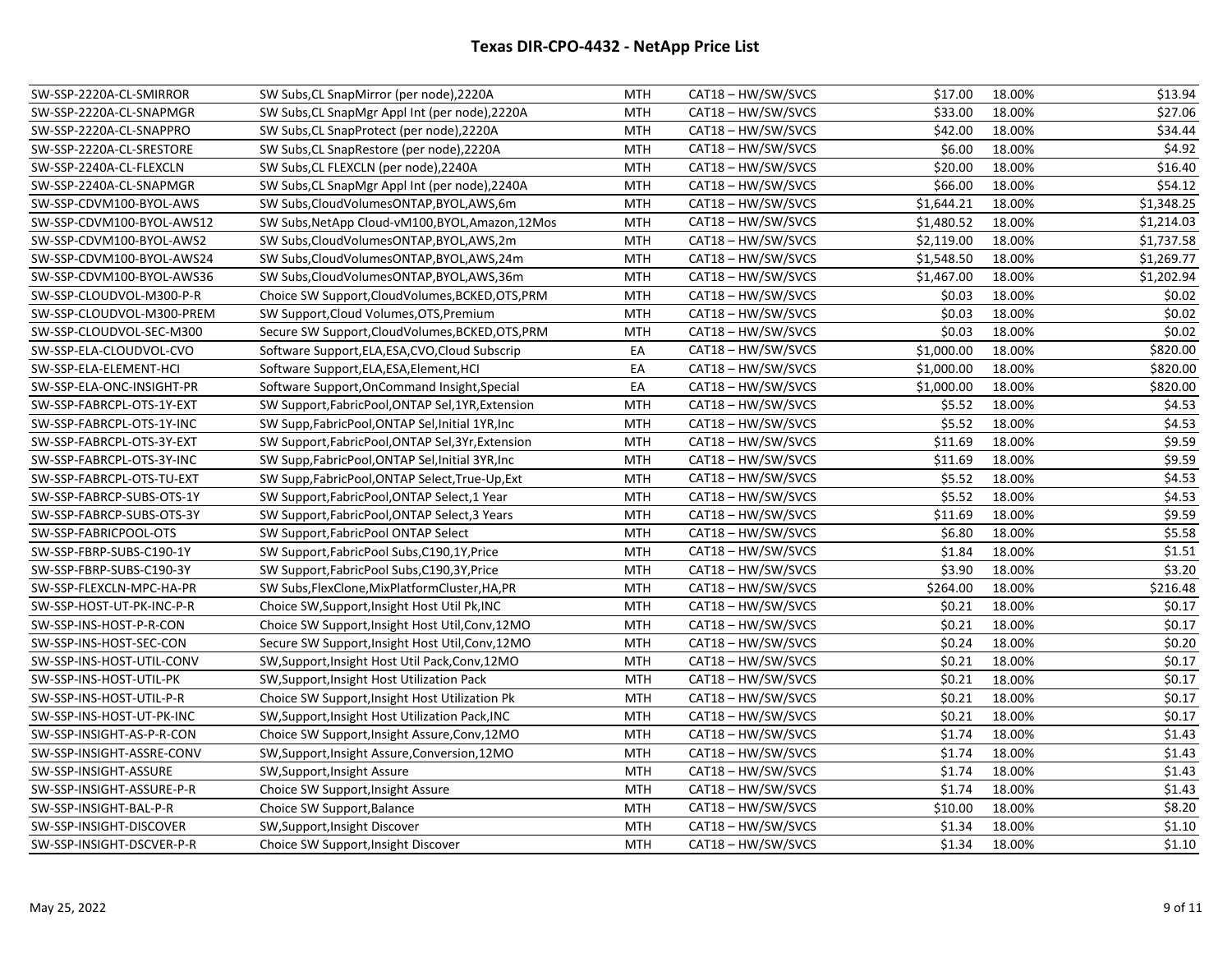| SW-SSP-INSIGHT-DSCVR-CONV | SW, Support, Insight Discover, Conversion, 12MO  | MTH        | CAT18 - HW/SW/SVCS | \$1.34     | 18.00% | \$1.10     |
|---------------------------|--------------------------------------------------|------------|--------------------|------------|--------|------------|
| SW-SSP-INSIGHT-DS-P-R-CON | Choice SW Support, Insight Discover, Conv, 12MO  | MTH        | CAT18 - HW/SW/SVCS | \$1.34     | 18.00% | \$1.10     |
| SW-SSP-INSIGHT-PERF-CONV  | SW, Support, Insight Perform, Conversion, 12MO   | <b>MTH</b> | CAT18 - HW/SW/SVCS | \$2.34     | 18.00% | \$1.92     |
| SW-SSP-INSIGHT-PERFORM    | SW, Support, Insight Perform                     | MTH        | CAT18 - HW/SW/SVCS | \$2.34     | 18.00% | \$1.92     |
| SW-SSP-INSIGHT-PERFRM-P-R | Choice SW Support, Insight Perform               | MTH        | CAT18 - HW/SW/SVCS | \$2.34     | 18.00% | \$1.92     |
| SW-SSP-INSIGHT-PLAN       | SW, Support, Insight Plan                        | MTH        | CAT18 - HW/SW/SVCS | \$1.66     | 18.00% | \$1.36     |
| SW-SSP-INSIGHT-PLAN-CONV  | SW, Support, Insight Plan, Conversion, 12MO      | MTH        | CAT18-HW/SW/SVCS   | \$1.66     | 18.00% | \$1.36     |
| SW-SSP-INSIGHT-PLAN-P-R   | Choice SW Support, Insight Plan                  | MTH        | CAT18 - HW/SW/SVCS | \$1.66     | 18.00% | \$1.36     |
| SW-SSP-INSIGHT-PL-P-R-CON | Choice SW Support, Insight Plan, Conv, 12MO      | MTH        | CAT18 - HW/SW/SVCS | \$1.66     | 18.00% | \$1.36     |
| SW-SSP-INSIGHT-PR-P-R-CON | Choice SW Support, Insight Perform, Conv, 12MO   | <b>MTH</b> | CAT18 - HW/SW/SVCS | \$2.34     | 18.00% | \$1.92     |
| SW-SSP-INSIGHT-SEC-AS-CON | Secure SW Support, Insight Assure, Conv, 12MO    | <b>MTH</b> | CAT18-HW/SW/SVCS   | \$2.00     | 18.00% | \$1.64     |
| SW-SSP-INSIGHT-SEC-DS-CON | Secure SW Support, Insight Discover, Conv, 12MO  | MTH        | CAT18 - HW/SW/SVCS | \$1.54     | 18.00% | \$1.26     |
| SW-SSP-INSIGHT-SEC-PL-CON | Secure SW Support, Insight Plan, Conv, 12MO      | <b>MTH</b> | CAT18 - HW/SW/SVCS | \$1.91     | 18.00% | \$1.57     |
| SW-SSP-INSIGHT-SEC-PR-CON | Secure SW Support, Insight Perform, Conv, 12MO   | <b>MTH</b> | CAT18 - HW/SW/SVCS | \$2.69     | 18.00% | \$2.21     |
| SW-SSP-INST-ASSURE-INC    | SW, Support, Insight Assure, INC                 | <b>MTH</b> | CAT18 - HW/SW/SVCS | \$1.74     | 18.00% | \$1.43     |
| SW-SSP-INST-DISCOVER-INC  | SW, Support, Insight Discover, INC               | <b>MTH</b> | CAT18-HW/SW/SVCS   | \$1.34     | 18.00% | \$1.10     |
| SW-SSP-INST-PERFORM-INC   | SW, Support, Insight Perform, INC                | <b>MTH</b> | CAT18 - HW/SW/SVCS | \$2.34     | 18.00% | \$1.92     |
| SW-SSP-INST-PLAN-INC      | SW, Support, Insight Plan, INC                   | <b>MTH</b> | CAT18 - HW/SW/SVCS | \$1.66     | 18.00% | \$1.36     |
| SW-SSP-M100-AZR12         | SW Subs, Cloud Volumes ONTAP, BYOL, AZR, 12m     | <b>MTH</b> | CAT18 - HW/SW/SVCS | \$1,345.27 | 18.00% | \$1,103.12 |
| SW-SSP-M100-AZR2          | SW Subs, Cloud Volumes ONTAP, BYOL, AZR, 2m      | MTH        | CAT18 - HW/SW/SVCS | \$2,119.00 | 18.00% | \$1,737.58 |
| SW-SSP-M100-AZR24         | SW Subs, Cloud Volumes ONTAP, BYOL, AZR, 24m     | MTH        | CAT18 - HW/SW/SVCS | \$1,548.50 | 18.00% | \$1,269.77 |
| SW-SSP-M100-AZR36         | SW Subs, Cloud Volumes ONTAP, BYOL, AZR, 36m     | MTH        | CAT18 - HW/SW/SVCS | \$1,467.00 | 18.00% | \$1,202.94 |
| SW-SSP-M200-HA-AWS12      | SW Subs, Cloud Volumes ONTAP, HA, BYOL, AWS, 12m | <b>MTH</b> | CAT18 - HW/SW/SVCS | \$1,008.12 | 18.00% | \$826.66   |
| SW-SSP-M200-HA-AWS2       | SW Subs, Cloud Volumes ONTAP, HA, BYOL, AWS, 2m  | <b>MTH</b> | CAT18 - HW/SW/SVCS | \$1,702.00 | 18.00% | \$1,395.64 |
| SW-SSP-M200-HA-AWS24      | SW Subs, Cloud Volumes ONTAP, HA, BYOL, AWS, 24m | <b>MTH</b> | CAT18 - HW/SW/SVCS | \$1,243.96 | 18.00% | \$1,020.05 |
| SW-SSP-M200-HA-AWS36      | SW Subs, Cloud Volumes ONTAP, HA, BYOL, AWS, 36m | <b>MTH</b> | CAT18 - HW/SW/SVCS | \$1,178.47 | 18.00% | \$966.35   |
| SW-SSP-M200-HA-AWS6       | SW Subs, Cloud Volumes ONTAP, HA, BYOL, AWS, 6m  | MTH        | CAT18 - HW/SW/SVCS | \$1,243.10 | 18.00% | \$1,019.34 |
| SW-SSP-M200-HA-AZR12      | SW Subs, Cloud Volumes ONTAP, HA, BYOL, AZR, 12m | <b>MTH</b> | CAT18 - HW/SW/SVCS | \$1,309.42 | 18.00% | \$1,073.72 |
| SW-SSP-M200-HA-AZR2       | SW Subs, Cloud Volumes ONTAP, HA, BYOL, AZR, 2m  | <b>MTH</b> | CAT18-HW/SW/SVCS   | \$1,702.00 | 18.00% | \$1,395.64 |
| SW-SSP-M200-HA-AZR24      | SW Subs, Cloud Volumes ONTAP, HA, BYOL, AZR, 24m | <b>MTH</b> | CAT18 - HW/SW/SVCS | \$1,243.96 | 18.00% | \$1,020.05 |
| SW-SSP-M200-HA-AZR36      | SW Subs, Cloud Volumes ONTAP, HA, BYOL, AZR, 36m | <b>MTH</b> | CAT18 - HW/SW/SVCS | \$1,178.47 | 18.00% | \$966.35   |
| SW-SSP-MT-KM-MPC-HA-PR    | SW Subs, MultiTenantKM, MixPlatformClust, HA, PR | MTH        | CAT18 - HW/SW/SVCS | \$255.00   | 18.00% | \$209.10   |
| SW-SSP-ONTAPSEL-M300-PREM | SW Support, ONTAP Select, M300, Premium          | <b>MTH</b> | CAT18 - HW/SW/SVCS | \$15.54    | 18.00% | \$12.74    |
| SW-SSP-ONTAPSEL-M300-STD  | SW Support, ONTAP Select, M300, Standard         | <b>MTH</b> | CAT18 - HW/SW/SVCS | \$3.89     | 18.00% | \$3.19     |
| SW-SSP-ONTAP-SEL-PREM-P-R | Choice SW Support, ONTAP Select, M300, Premium   | MTH        | CAT18 - HW/SW/SVCS | \$15.54    | 18.00% | \$12.74    |
| SW-SSP-ONTAP-SEL-STD-P-R  | Choice SW Support, ONTAP Select, M300, Standard  | MTH        | CAT18 - HW/SW/SVCS | \$3.89     | 18.00% | \$3.19     |
| SW-SSP-SDR-AIX            | SW Subs, SnapDrive for Unix, AIX                 | <b>MTH</b> | CAT18 - HW/SW/SVCS | \$30.00    | 18.00% | \$24.60    |
| SW-SSP-SDR-AIX-TIER1      | SW Subs, SDR AIX Support, Tier 1                 | <b>MTH</b> | CAT18 - HW/SW/SVCS | \$23.00    | 18.00% | \$18.86    |
| SW-SSP-SDR-AIX-TIER2      | SW Subs, SDR AIX Support, Tier 2                 | <b>MTH</b> | CAT18 - HW/SW/SVCS | \$45.00    | 18.00% | \$36.90    |
| SW-SSP-SDR-AIX-TIER3      | SW Subs, SDR AIX Support, Tier 3                 | <b>MTH</b> | CAT18-HW/SW/SVCS   | \$75.00    | 18.00% | \$61.50    |
| SW-SSP-SDR-AIX-TIER4      | SW Subs, SDR AIX Support, Tier 4                 | <b>MTH</b> | CAT18 - HW/SW/SVCS | \$120.00   | 18.00% | \$98.40    |
| SW-SSP-SDR-HPUX           | SW Subs, SnapDrive for Unix, HP-UX               | <b>MTH</b> | CAT18 - HW/SW/SVCS | \$30.00    | 18.00% | \$24.60    |